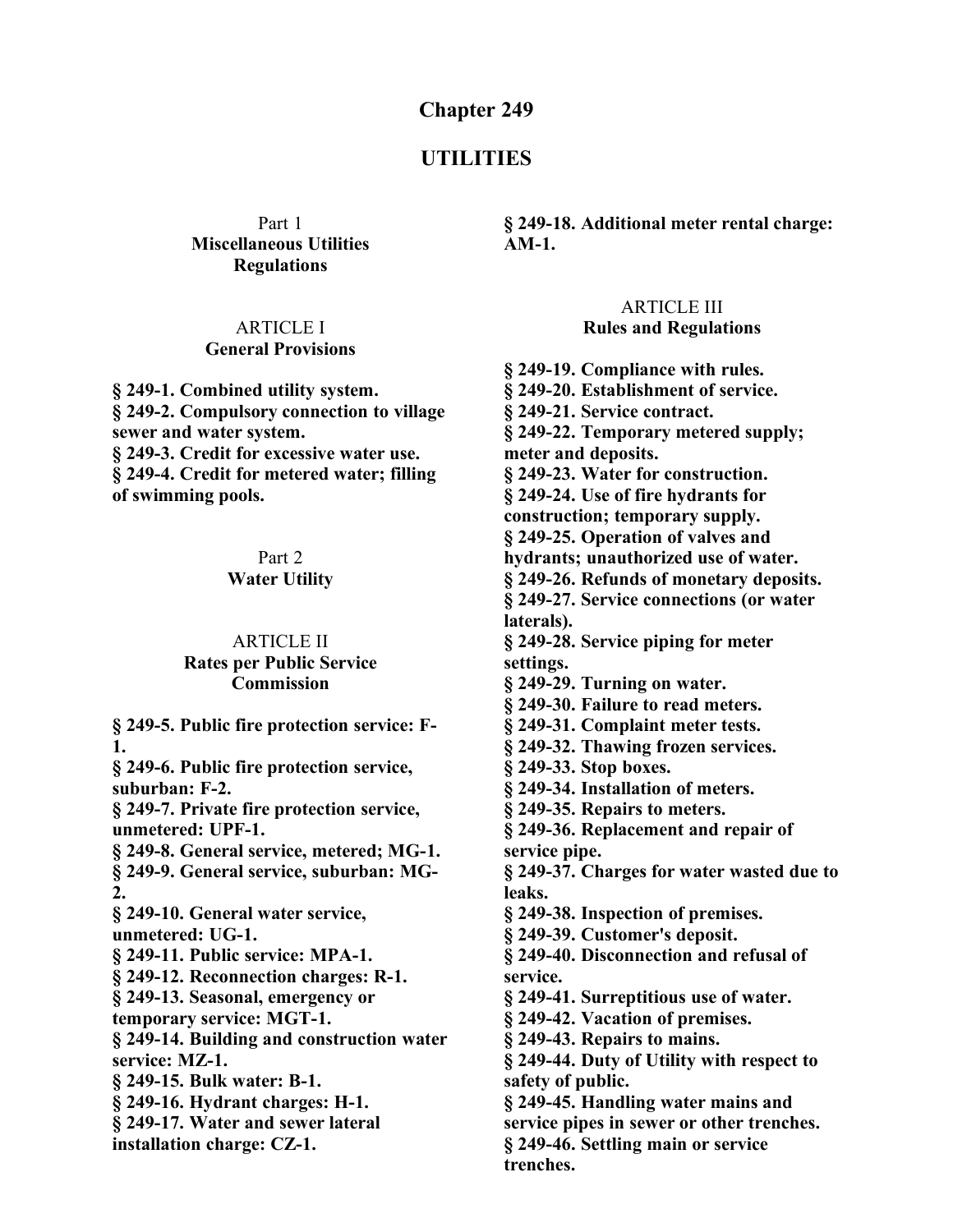| § 249-47. Protective devices.<br>§ 249-48. Cross connection control.<br>§ 249-49. Private well abandonment. | § 249-55. Right-of-entry; identification<br>and safety.<br>§ 249-56. Sewer construction.<br>§ 249-57. Violations and penalties.<br>§ 249-58. Credit for water not discharged |
|-------------------------------------------------------------------------------------------------------------|------------------------------------------------------------------------------------------------------------------------------------------------------------------------------|
| Part 3                                                                                                      | to sewer.                                                                                                                                                                    |
| <b>Sewer Utility</b>                                                                                        | § 249-59. Private sewage systems.                                                                                                                                            |
| <b>ARTICLE IV</b>                                                                                           | <b>ARTICLE V</b>                                                                                                                                                             |
| <b>User Rules</b>                                                                                           | <b>Rates</b>                                                                                                                                                                 |
| § 249-50. Applicability of rules;<br>application for service.                                               | § 249-60. General sewer service, metered:<br>$SMG-1.$                                                                                                                        |
| § 249-51. Definitions and word usage.                                                                       | § 249-61. Commercial and industrial                                                                                                                                          |
| § 249-52. Use of public sewers.                                                                             | sewer service, metered: SMG-2.                                                                                                                                               |
| § 249-53. Control of industrial wastes                                                                      | § 249-62. General sewer service,                                                                                                                                             |
| directed to public sewers.                                                                                  | unmetered: SUM-1.                                                                                                                                                            |
| § 249-54. Classes of service.                                                                               | § 249-63. Sanitary benefit charge: SB-1.                                                                                                                                     |

**[HISTORY: Adopted by the Village Board of the Village of Albany as indicated in Part histories. Amendments noted where applicable.]**

#### GENERAL REFERENCES

Building construction -- See Ch. 86. Erosion control -- See Ch. 122. Streets and sidewalks -- See Ch. 232. Floodplain zoning -- See Ch. 270.

> **Part 1 Miscellaneous Utilities Regulations [Adopted 5-11-1992 as Title 9, Ch. 4 and Sec. 8-1-7 of the 1992 Code]**

#### ARTICLE I **General Provisions**

#### **§ 249-1. Combined utility system.**

A. System established. Pursuant to W.S.A. s. 66.077, the village waterworks and sewerage system shall be owned and operated by the village as a single public utility, and all improvements and extensions to such waterworks or sewerage system, either or both, shall be considered as improvements and extensions to such public utility, and all the properties, assets, obligations and liabilities of the waterworks system and the sanitary sewerage system existing, outstanding and accruing, or to accrue, shall be held, used, confessed and acknowledged as properties, assets, obligations and liabilities of such single public utility.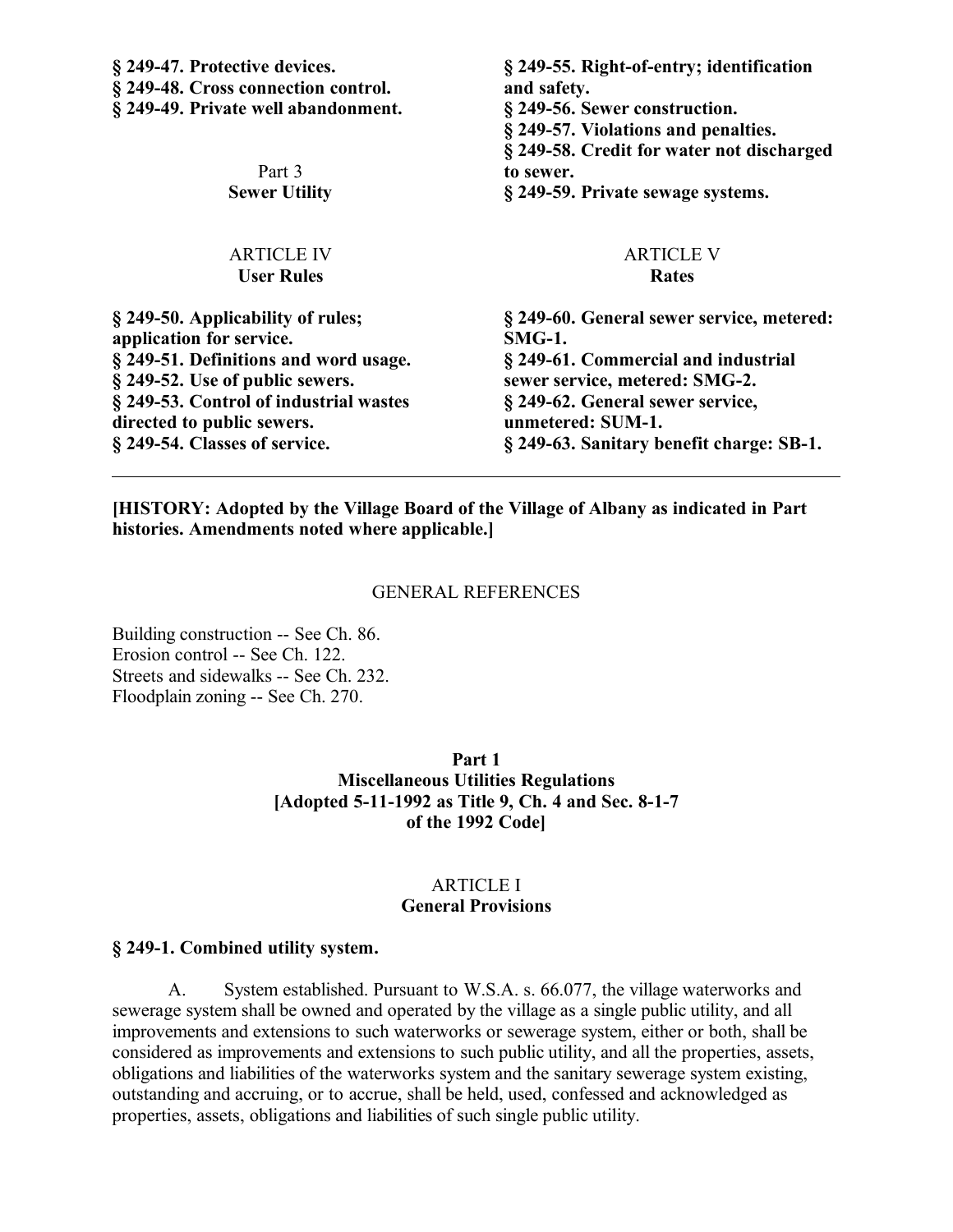B. Utility Commission. The functions of the Utility Commission shall be performed by the Village Board through its Water and Sewer Committee.

C. Rules, rates and regulations. The rules, rates and regulations for operation of the Water Utility shall be those on file with and approved by the Wisconsin Public Service Commission. The rules, rates and regulations for the operation of the Sewer Utility shall be those on file with the approved by the Village Board of the Village of Albany.[1](#page-2-0)

### **§ 249-2. Compulsory connection to village sewer and water system.**

A. Whenever public sewer or water service has become available to any building used for human habitation or human occupancy, the Village Board shall notify, in writing, the owner, agent or occupant thereof to connect such facilities thereto. If such persons to whom the notice has been given shall fail to comply for more than 10 days after notice, the Village Board shall cause the necessary connections to be made and the expenses thereof to be assessed as a special tax against the property pursuant to W.S.A. s. [2](#page-2-1)81.45.<sup>2</sup>

B. The Village Board may extend the time for connection hereunder or may grant other temporary relief where strict enforcement would work an unnecessary hardship without corresponding public or private benefit.

C. This section is enacted pursuant to W.S.A. s. 281.45.[3](#page-2-2)

## **§ 249-3. Credit for excessive water use.**

 The Water and Sewer Committee may allow a credit in sewerage charges for excessive water claimed to be consumed.

§ 249-4. Credit for metered water; filling of swimming pools.[4](#page-2-3)

 Customers using water that does not go through the sanitary sewer system will be furnished a meter to determine his credit. A customer that wishes to have a meter placed in his home for the outside water service will provide the necessary piping. There will be a meter at the Village Clerk-Treasurer's office for those customers who wish to fill their swimming pool. There is a charge of \$10 for the use of the meter. The water will be metered and the meter returned to the Village Clerk-Treasurer's office. The amount of water used will be billed at the rate set by resolution of the Village Board per 100 cubic feet. If water and sewer payments are delinquent, pool owners will not be allowed to fill their pool until arrears have been paid in full. Any pool filled without the use of the meter will not receive the sewer credit.<sup>[5](#page-2-4)</sup>

## **Part 2 Water Utility**

<span id="page-2-0"></span><sup>&</sup>lt;sup>1</sup>Editor's Note: Amended at time of adoption of Code (see Ch. 1, General Provisions, Art. I).

<span id="page-2-1"></span><sup>2</sup>Editor's Note: Amended at time of adoption of Code (see Ch. 1, General Provisions, Art. I).

<span id="page-2-2"></span><sup>&</sup>lt;sup>3</sup>Editor's Note: Amended at time of adoption of Code (see Ch. 1, General Provisions, Art. I).

<span id="page-2-3"></span><sup>4</sup>Editor's Note: Amended at time of adoption of Code (see Ch. 1, General Provisions, Art. I).

<span id="page-2-4"></span><sup>5</sup>Editor's Note: Former §§ 249-5, Credit for lawn sprinkling, and 249-6, Green County leachate ponds, which immediately followed this section, were deleted at time of adoption of Code (see Ch. 1, General Provisions, Art. I).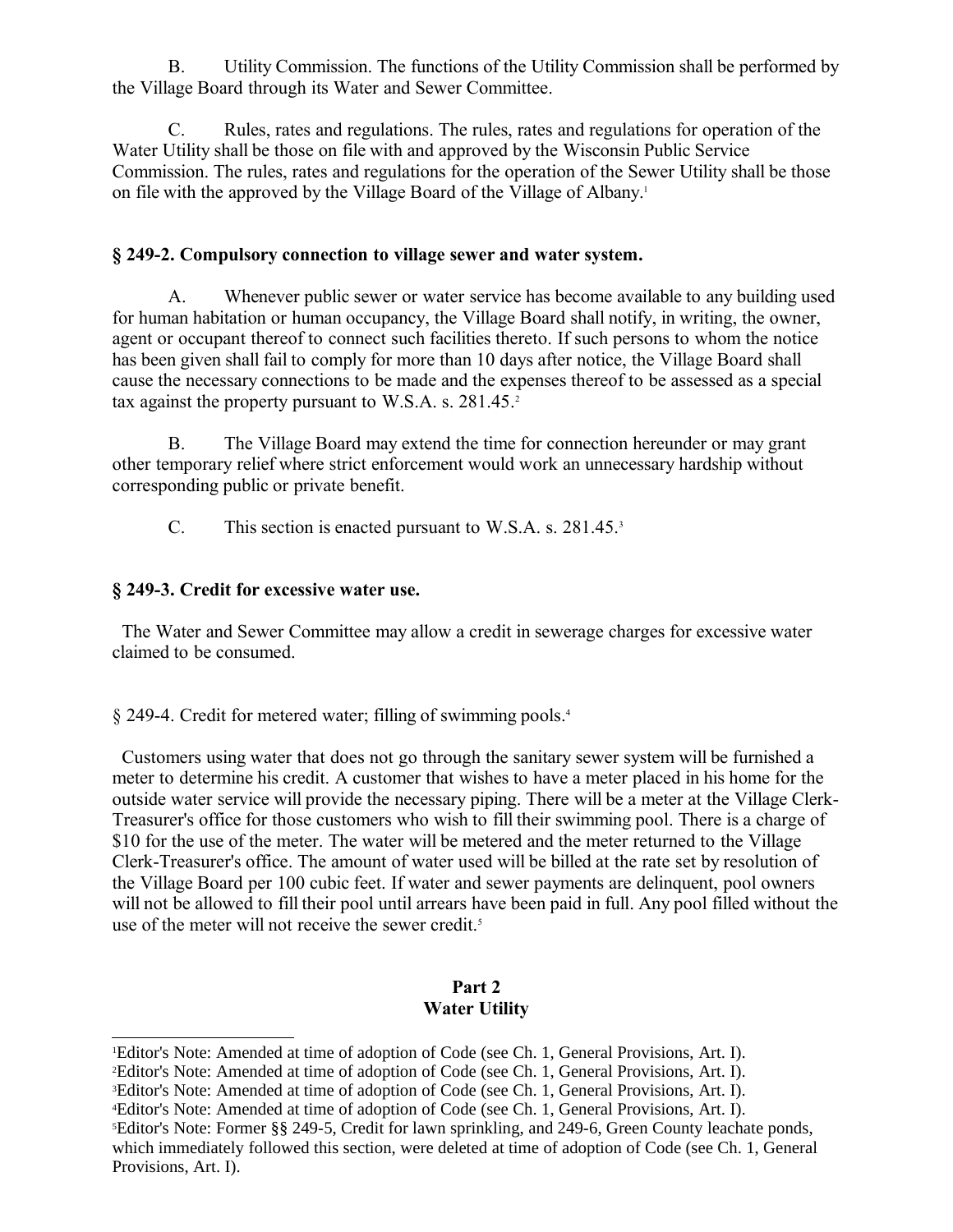### **[Adopted 5-11-1992 as Title 9, Ch. 1 of the 1992 Code]**

### ARTICLE II **Rates per Public Service Commission**

## **§ 249-5. Public fire protection service: F-1.**

A. For public fire protection service to the Village of Albany, the annual charge shall be set by the Public Service Commission to cover the use of mains and hydrants up to and including the terminal hydrant and connection on each main existing for the 1986 test year. These figures may change pursuant to Public Service Commission reports.

B. For all extensions of fire protection service, a charge as set by the Public Service Commission per lineal foot of main shall be charged per annum on the basis of the length of main put into use between hydrants placed, plus a charge as set by the Public Service Commission per hydrant added to the system after the base period.

C. This service shall include the use of hydrants for fire protection service only and such quantities of water as may be demanded for the purposes of extinguishing fires within the municipal boundary only. For all other purposes, the metered or other rates set forth, or as may be filed with the Public Service Commission, shall apply.

D. The above base annual charge includes an estimated 37,349 feet of distribution main, four-inch and larger, and 79 hydrants.<sup>[6](#page-3-0)</sup>

## **§ 249-6. Public fire protection service, suburban: F-2.**

A. Water used for extinguishing fires outside the immediate service area of the Utility may consist of three types of service:

(1) Water supplied to tank trucks from Utility hydrants;

(2) Water supplied directly from hydrants located within the corporate limits or on its borders by means of hose lines; or

(3) Water supplied to tank trucks from any other Utility water source.

B. A record of the measured or estimated volume of water used shall be submitted to the Water Utility after each use for fire protection outside the Utility's immediate service area. If measuring or estimating is impossible, the Water Utility Superintendent shall be furnished such data as size of orifice used, pressure and time water was permitted to flow, in order to determine volume used.

C. A charge for the volume of water used for each fire, either through a tank supply or from hydrants, will be billed to the township or Fire Department using water at a rate as set by the Public Service Commission per 100 cubic feet. A service charge, in addition to the water charge, shall be \$10 per hydrant used.

<span id="page-3-0"></span><sup>6</sup>Editor's Note: Amended at time of adoption of Code (see Ch. 1, General Provisions, Art. I).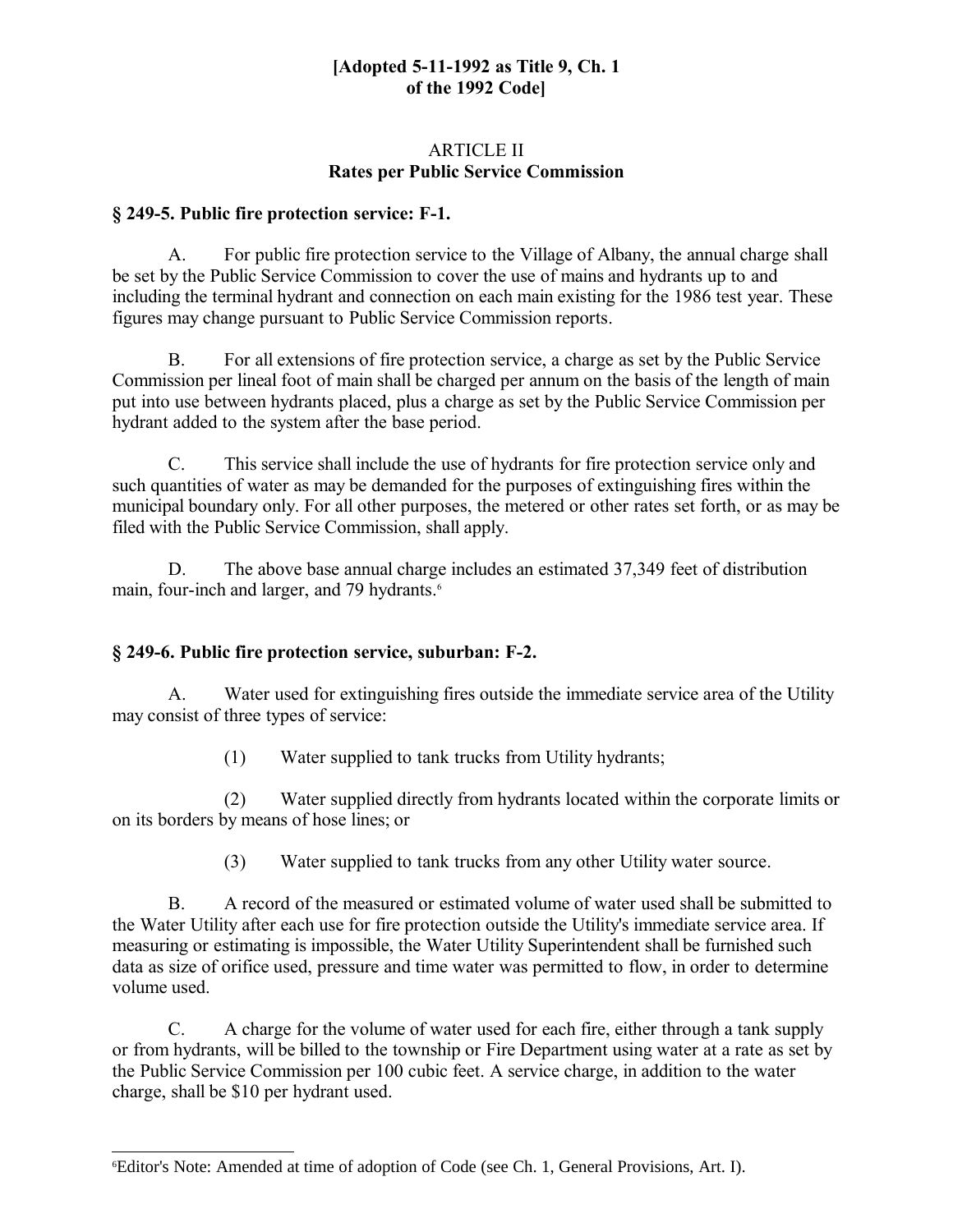## **§ 249-7. Private fire protection service, unmetered: UPF-1**.

A. Purpose. This service shall consist of unmetered connections to the main for automatic sprinkler systems, standpipes (where the same are connected permanently or continuously to the mains) and private hydrants.

B. Service charge. Quarterly demand charges for private fire-protection service shall be as set by the Public Service Commission.

C. Billing. Same provisions as for general service.

D. Combined service.

(1) When a four-inch or larger connection is made to the main for private fireprotection service, such service line may be tapped with a smaller size branch line for general service. This small branch line shall be metered and the water therefrom billed at the regular metered rates, as per Schedule Mg-1.<sup>[7](#page-4-0)</sup> The charge for private fire-protection service will be that applicable to the size of connection to the main as stated in the above schedule. Where "X" equals the unmetered private fire-protection quarterly service charge applicable to the size of connection, and "Y" is the quarterly service charge for general service, the charge for private fire-protection service shall be (X-.30Y)

(2) Note: Credits for general service branches from private fire-protection connections shall be 30% of the authorized general service charges per Schedule Mg-1.

# **§ 249-8. General service, metered; MG-1.**

A. Quarterly service charge. The quarterly service charge for general metered service shall be as set by the Public Service Commission.

- B. Volume charge.
	- (1) First 1,700 cubic feet used each quarter: \$1.18 per 100 cubic feet.
	- (2) Next 18,300 cubic feet used each quarter: \$.99 per 100 cubic feet.
	- (3) Over 20,000 cubic feet used each quarter: \$.80 per 100 cubic feet.

C. Billing. Bills for water service are rendered quarterly and become due and payable on the first of the month following the period for which service is rendered. A late payment charge of 3% but not less than \$0.30 will be added to bills not paid within 20 days of issuance. This one-time three-percent late payment charge will be applied only to any unpaid balance for the current billing period's usage. This late payment charge is applicable to all customers. The Utility customer may be given a written notice that the bill is overdue no sooner than 20 days after the bill is issued, and unless payment or satisfactory arrangement for payment is made within the next eight days, service may be disconnected pursuant to Chapter PSC 185, Wis. Adm. Code. A charge of \$15 will be made for processing checks that have been returned for insufficient funds.<sup>[8](#page-4-1)</sup>

D. Combined metering. When a consumer's premises has several buildings, each supplied with service and metered separately, the full service charge will be billed for each meter

<span id="page-4-0"></span><sup>7</sup>Editor's Note: See § 249-8.

<span id="page-4-1"></span><sup>8</sup>Editor's Note: Amended at time of adoption of Code (see Ch. 1, General Provisions, Art. I).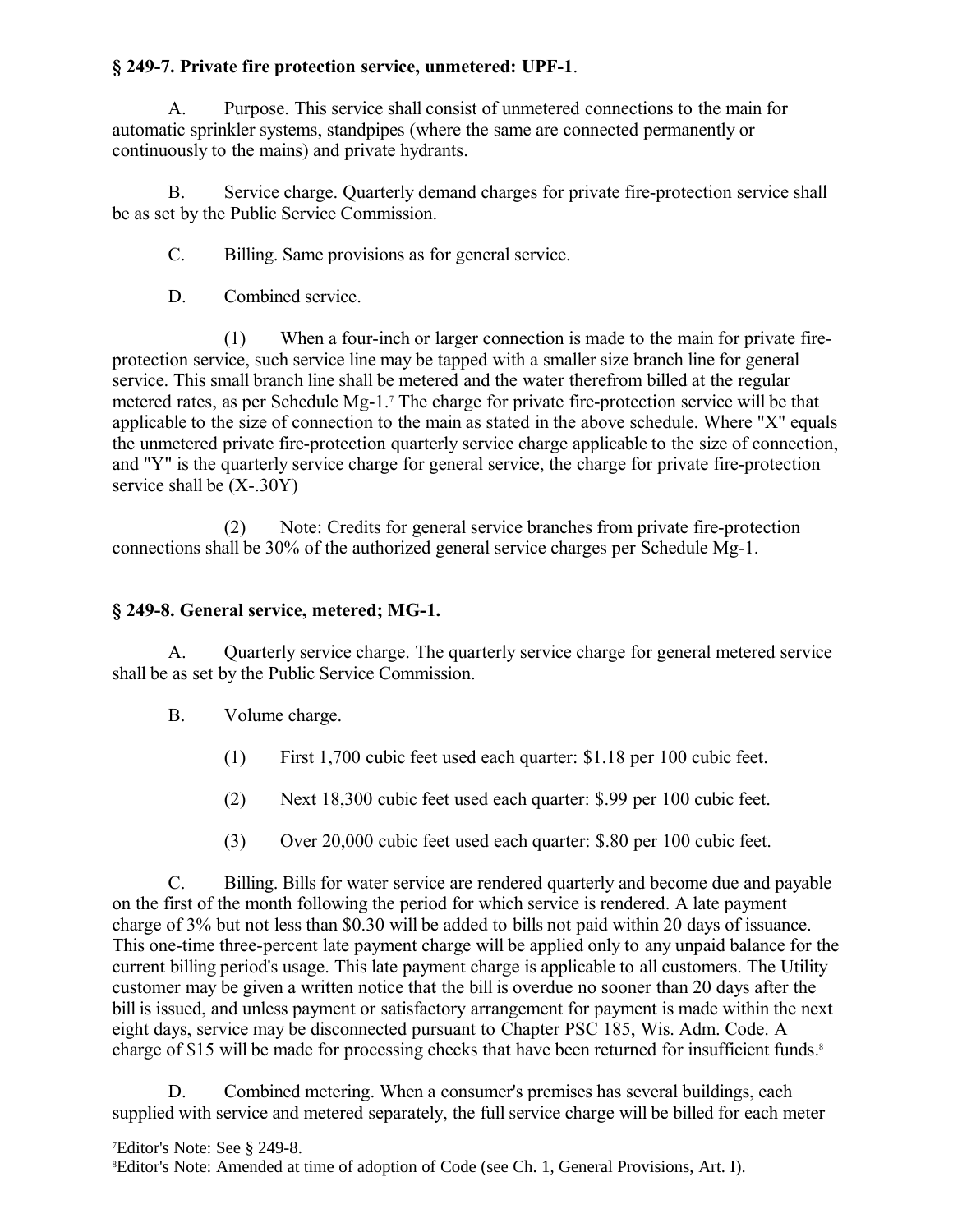separately, and the readings will not be cumulated. If these buildings are all used in the same business and are connected by the consumer, they can be metered on one place. If the Utility, for its own convenience, installs more than one meter, the readings will be cumulated for billing.

## **§ 249-9. General service, suburban: MG-2.**

 Water customers residing outside the corporate limits of the Village of Albany shall be billed at the regular rates for service (Schedule Mg-1) plus a surcharge of 25%.

## **§ 249-10. General water service, unmetered: UG-1.**

A. Rate. Where the Utility cannot immediately install its water meter, service may be supplied temporarily on an unmetered basis. Such service shall be billed at the rate as set by the Public Service Commission each quarter. This rate shall be applied only to single-family residential and small commercial customers and approximates the cost of 1,700 cubic feet per quarter under Mg-1. If it is determined by the utility that usage is in excess of 1,700 cubic feet per quarter, an additional charge per Schedule Mg-1 will be made for the estimated additional usage.

B. Billing. Same as Schedule Mg-1.[9](#page-5-0)

## **§ 249-11. Public service: MPA-1.**

A. Water service supplied to municipal buildings, schools, etc., shall be metered and the regular metered service rates applied.

B. Water used on an intermittent basis for flushing service, street sprinkling, flooding skating rinks, drinking fountains, etc., shall be metered where meters can be set to measure the service. Where it is impossible to measure the service, the Utility shall estimate the volume of water used based on the pressure, size of opening and period of time water is allowed to be drawn. The estimated quantity used shall be billed at the rate as set by the Public Service Commission per 100 cubic feet.

## **§ 249-12. Reconnection charges: R-1.**[10](#page-5-1)

Reconnection charges shall be as follows:

|                                                            | <b>During Normal</b><br><b>Business Hours</b> | <b>After Normal</b><br><b>Business Hours</b> |
|------------------------------------------------------------|-----------------------------------------------|----------------------------------------------|
| Reinstallation of meter,<br>including valving at curb stop | \$25.00                                       | \$37.50                                      |
| Valve turned on at curb stop                               | \$20.00                                       | \$30.00                                      |

**NOTE**: No charge for disconnection.

<span id="page-5-0"></span><sup>9</sup>Editor's Note: See § 249-8.

<span id="page-5-1"></span><sup>10</sup>Editor's Note: Amended at time of adoption of Code (see Ch. 1, General Provisions, Art. I).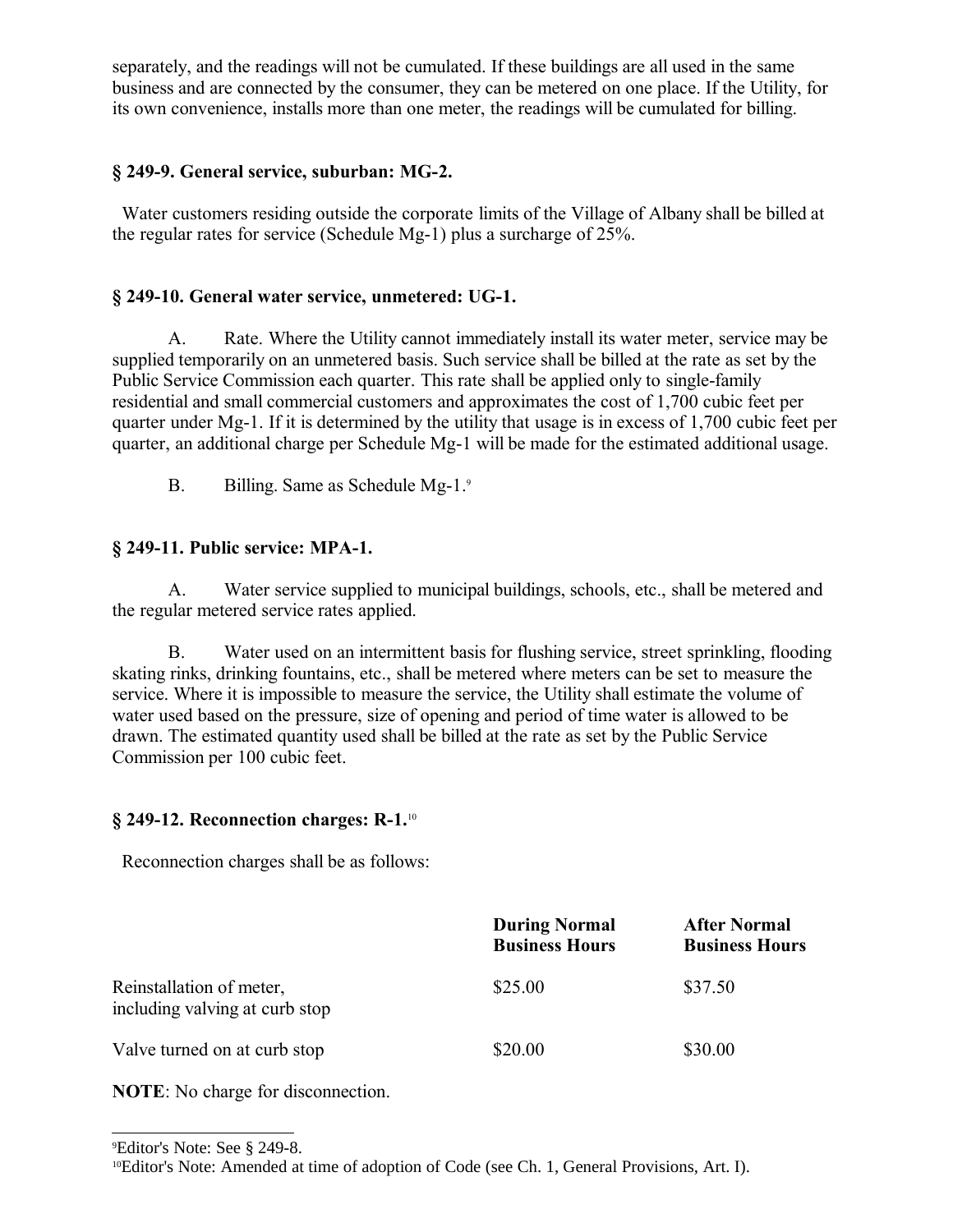### **§ 249-13. Seasonal, emergency or temporary service: MGT-1.**

 Seasonal customers shall be served at the general service rate (Mg-1), except that each customer served under this rate shall pay an annual seasonal service charge equal to four times the applicable quarterly service charge. Water use in any month shall be billed at the applicable volume schedule in Mg-1 and the charge added to the annual seasonal service charge.

Water: Base rate: quarterly: 5/8 inch or 3/4 inch meter: as set by the Public Service **Commission** 

Sewer: Base rate: quarterly: 5/8 inch or 3/4 inch meter: as set by the Public Service Commission

### **§ 249-14. Building and construction water service: MZ-1.**

A. For single-family and small commercial buildings, apply the service charge (Mg-1) for the size of meter to be installed.

B. For large commercial, industrial or multiple apartment buildings, a temporary metered installation shall be made and general, metered rates (Mg-1) applied.

### **§ 249-15. Bulk water: B-1.**

 All bulk water supplied to fill tank trucks or swimming pools from the water system through hydrants or other connections shall be metered. Utility personnel shall supervise the delivery of the water.

| Service charge     | \$10                             |
|--------------------|----------------------------------|
| Plus volume charge | Set by Public Service Commission |

#### **§ 249-16. Hydrant charges: H-1.**

A. In cases where no other supply is available, hydrants may be used. (See Rule X-1.2.) The following charges shall apply:

- (1) Service charge for setting or moving sprinkler valve: \$10.
- (2) Hydrant wrench deposit: \$10.
- (3) Reducer (if necessary) deposit: \$10.

B. In addition, the projected water usage shall be paid for in advance at the schedule rates. The minimum charge for water usage shall be \$10.

C. Refunds of deposits will be made upon return of the Utility equipment. Damaged or lost equipment will be repaired or replaced at customer expense.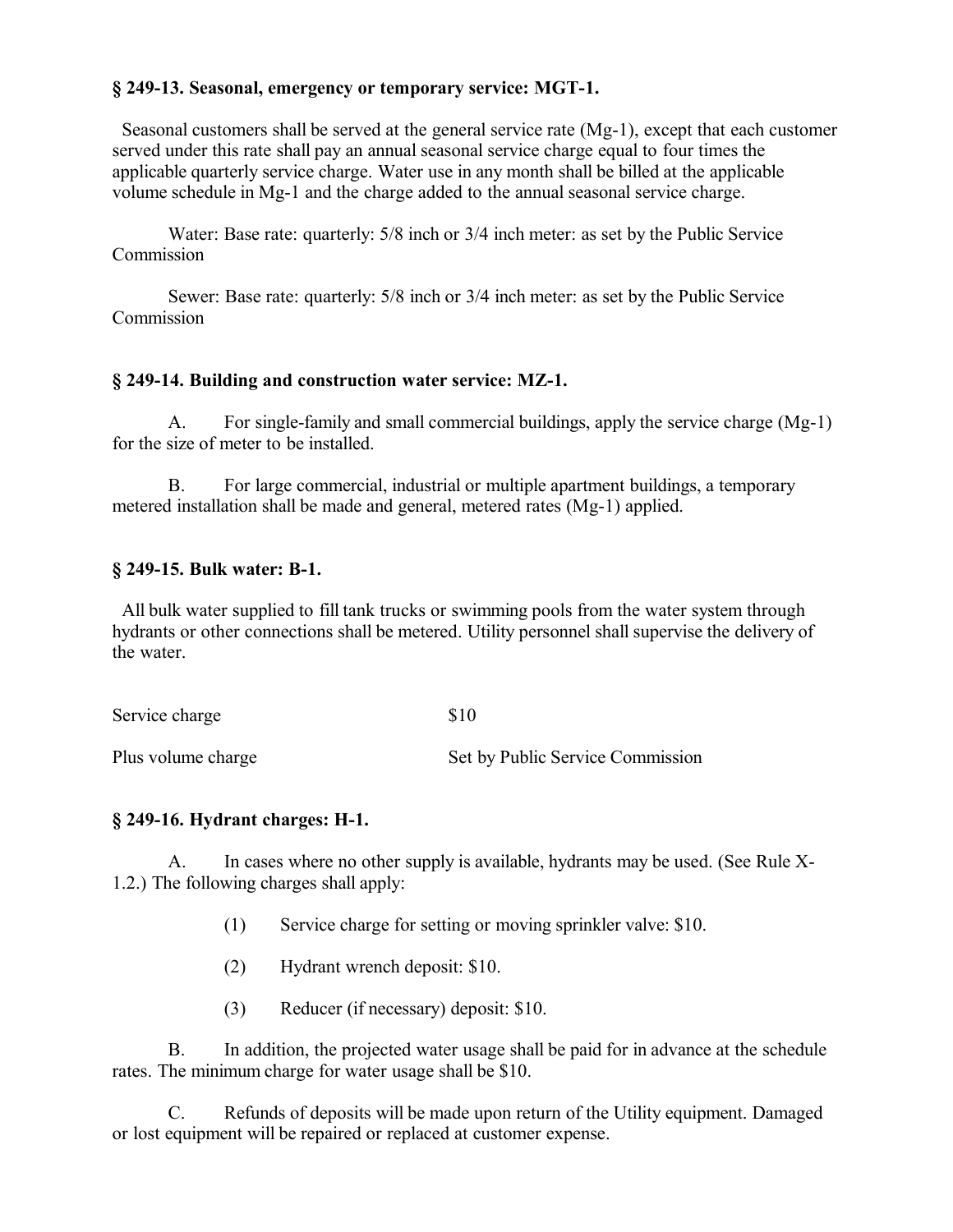### **§ 249-17. Water and sewer lateral installation charge: CZ-1.**

 The initial water service lateral will be installed from the main through the curb stop and box by the Utility, for which there will be made a charge as follows:

3/4 inch or 1 inch copper water service

To be set by

the Village

Board

Larger sized services

Actual cost

### **§ 249-18. Additional meter rental charge: AM-1.**

 If a customer requests the installation of an additional meter to receive credit for clear water not discharged into the sanitary sewer system, or if a sewerage service customer who is not a customer of the Water Utility requests the installation of a meter to determine the volume of sewage discharges into the sanitary sewer system, the Utility shall furnish and install this additional meter. The charge for installing an additional meter for sewer billing purposes shall be \$14. A rental fee shall be charged for the use of this meter, and the rates set by the Village Board.

#### ARTICLE III **Rules and Regulations**

#### **§ 249-19. Compliance with rules.**

 All persons now receiving a water supply from the Village of Albany Water Utility, or who may hereafter make application thereto, shall be considered as having agreed to be bound by the rules and regulations as filed with the Public Service Commission of Wisconsin.

#### **§ 249-20. Establishment of service.**

A. Application for water service shall be made in writing on a form furnished by the Water Utility. The application will contain the legal description of the purpose to be served, name of the owner, the exact use to be made of the service and the size of the supply pipe and meter desired. (Note particularly any special refrigeration and/or air-conditioning, water-consuming appliances.)

B. Service will be furnished only if:

(1) Premises have a frontage on a properly platted street or public strip in which a cast-iron or other long-life water main has been laid, or where the property owner has agreed to and complied with the provisions of the Utility's filed main extension rule.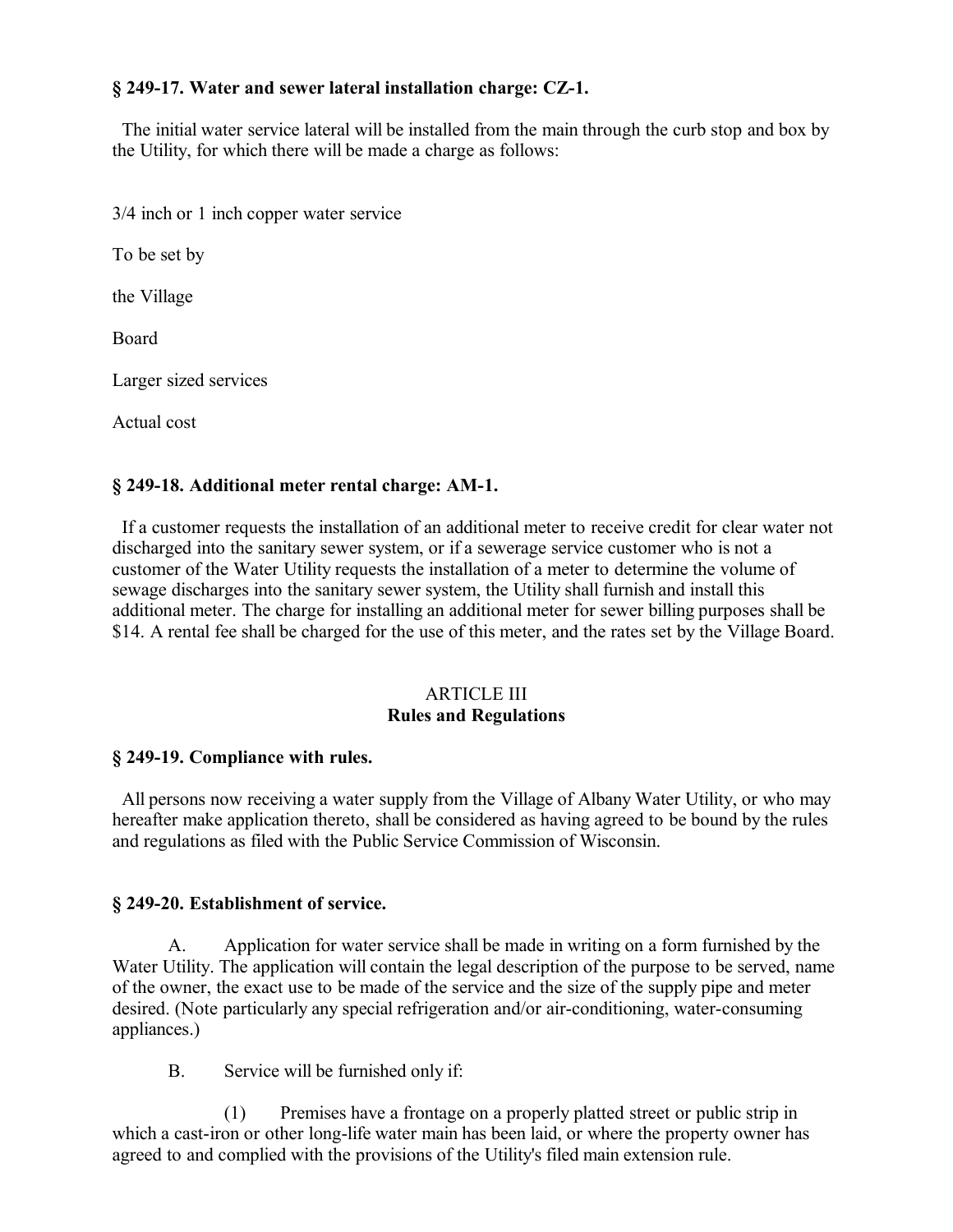(2) Property owner has installed or agrees to install a service pipe from the curbline to the point of use and laid not less than six feet below the surface of an established or proposed grade and according to the Utility's specification.

(3) Premises have adequate piping beyond metering point.

C. The owner of a multi-unit dwelling has the option of being served by individual metered water service to each unit. The owner, by selecting this option, is required to provide interior plumbing and meter settings to enable individual metered service to each unit and individual disconnection without affecting service to the other units. Each meter and meter connection will be a separate Water Utility customer for the purpose of the filed rules and regulations.

D. No division of the water service of any lot or parcel of land shall be made for the extension and independent meterage of the supply to an adjoining lot or parcel of land. No division of a water supply service shall be made at the curb for separate supplies therefrom for two or more separate premises having frontage on any street or public service strip, whether owned by the same or different parties.

E. The Utility is hereby empowered to withhold approval of any application wherein full information of the purpose of such supply is not clearly indicated and set forth by the applicant property owner.

## **§ 249-21. Service contract.**

A. The minimum service contract period shall be one year unless otherwise specified by special contract or in the applicable rate schedule. Where the utility service has been disconnected at the customer's request prior to expiration of his minimum contract period, a reconnection charge shall be made, payable in advance, when the customer requests reconnection of service. (See Schedule R-1 for applicable rate.)<sup>[11](#page-8-0)</sup> The minimum contract period is renewed with each reconnection.

B. A reconnection charge shall also be required from consumers whose services are disconnected (shut off at curb stop) because of nonpayment of bills when due (not including disconnection for failure to comply with deposit or guaranty rules). (See Schedule R-1 for applicable rate.)

C. A consumer shall be considered as the same consumer, provided that the reconnection is requested for the same location by any member of the same family or, if a place of business, by any partner or employee of the same business.

## **§ 249-22. Temporary metered supply; meter and deposits.**

 An applicant for temporary water supply on a metered basis shall make and maintain a monetary deposit for each meter installed as security for payment for use of water and for such other charges which may arise from the use of the supply. A charge shall be made for setting the valve and furnishing and setting the meter.

<span id="page-8-0"></span><sup>11</sup> Editor's Note: See § 249-12.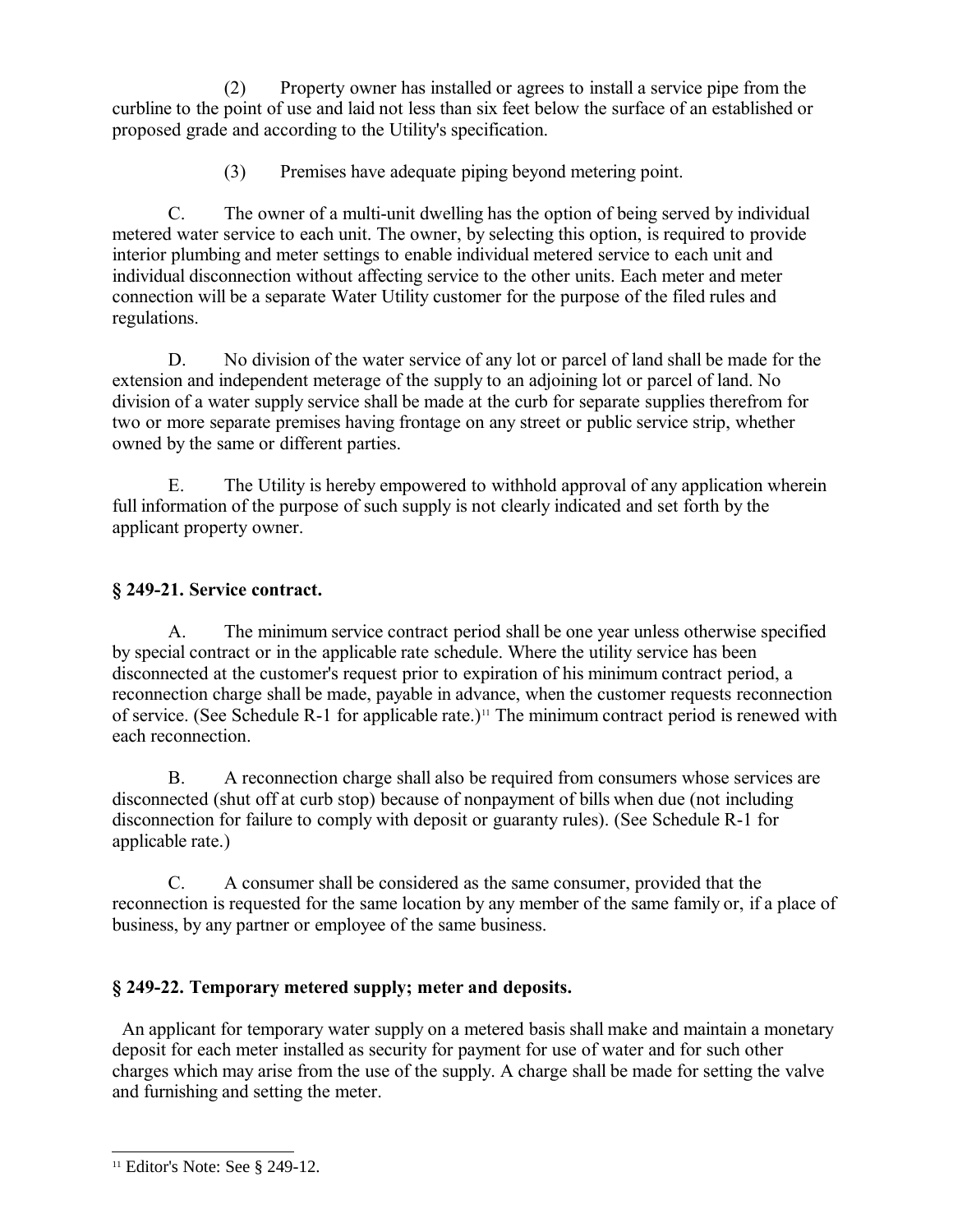## **§ 249-23. Water for construction.**

A. When water is requested for construction purposes or for filling tanks or other such uses, an application therefor shall be made to the Utility, in writing, upon application provided for that purpose in the Water Department office, giving a statement of the amount of construction work to be done or the size of the tank to be filled, etc. Payment for the water for construction shall be made in advance at the scheduled rates. The service pipe must be installed inside the building from where the water must be drawn. No connection with the service pipe at the curb shall be made without special permission from the Utility.

B. In no case will any employee of the Utility turn on water for construction work unless the contractor first presents a permit. Upon completion of the construction work, the contractor must return the original permit to the Utility, together with a statement of the actual amount of construction work performed.

C. Consumers shall not allow contractors, masons or other persons to take water from their premises without first showing a permit from the Department. Any consumer failing to comply with this provision will have water service discontinued.

# **§ 249-24. Use of fire hydrants for construction; temporary supply.**

A. In cases where no other supply is available, permission may be granted by the Superintendent to use a hydrant. No hydrant shall be used until it is equipped with a sprinkling valve. In no case shall any valve be moved except by a member of the Water Department.

B. Before a valve is set, payment must be made for its setting and for the water to be used at the scheduled rates. See Schedule H-1<sup>[12](#page-9-0)</sup> for applicable deposits and charges. Upon completing use of the hydrant, the customer must notify the Utility to that effect.

C. In the use of a hydrant supply, the hydrant valve will be set at the proper opening by the Utility when the sprinkling valve is set, and the flow of water must be regulated by means of the sprinkling valve. If the water is to be used through iron pipe connections, all such pipe installations shall have the swing joint to facilitate quick disconnection from the fire hydrant.

## **§ 249-25. Operation of valves and hydrants; unauthorized use of water.**

 Any person who shall, without authority of the Utility, allow contractors, masons or other unauthorized persons to take water from their premises, operate any valve connected with the street or supply mains or open any fire hydrant connected with the distribution system, except for the purpose of extinguishing fire, or who shall wantonly damage or impair the same shall be subject to a fine as provided by municipal ordinances. Permits for the use of hydrants apply only to such hydrants as are designated for the specific use.

## **§ 249-26. Refunds of monetary deposits.**

 All moneys deposited as security for payment of charges arising from the use of temporary water supply on a metered basis, or for the return of a sprinkling valve wheel or reducer, if the water is used on an unmetered basis, will be refunded to the depositor on the termination of the use of

<span id="page-9-0"></span><sup>12</sup>Editor's Note: See § 249-16.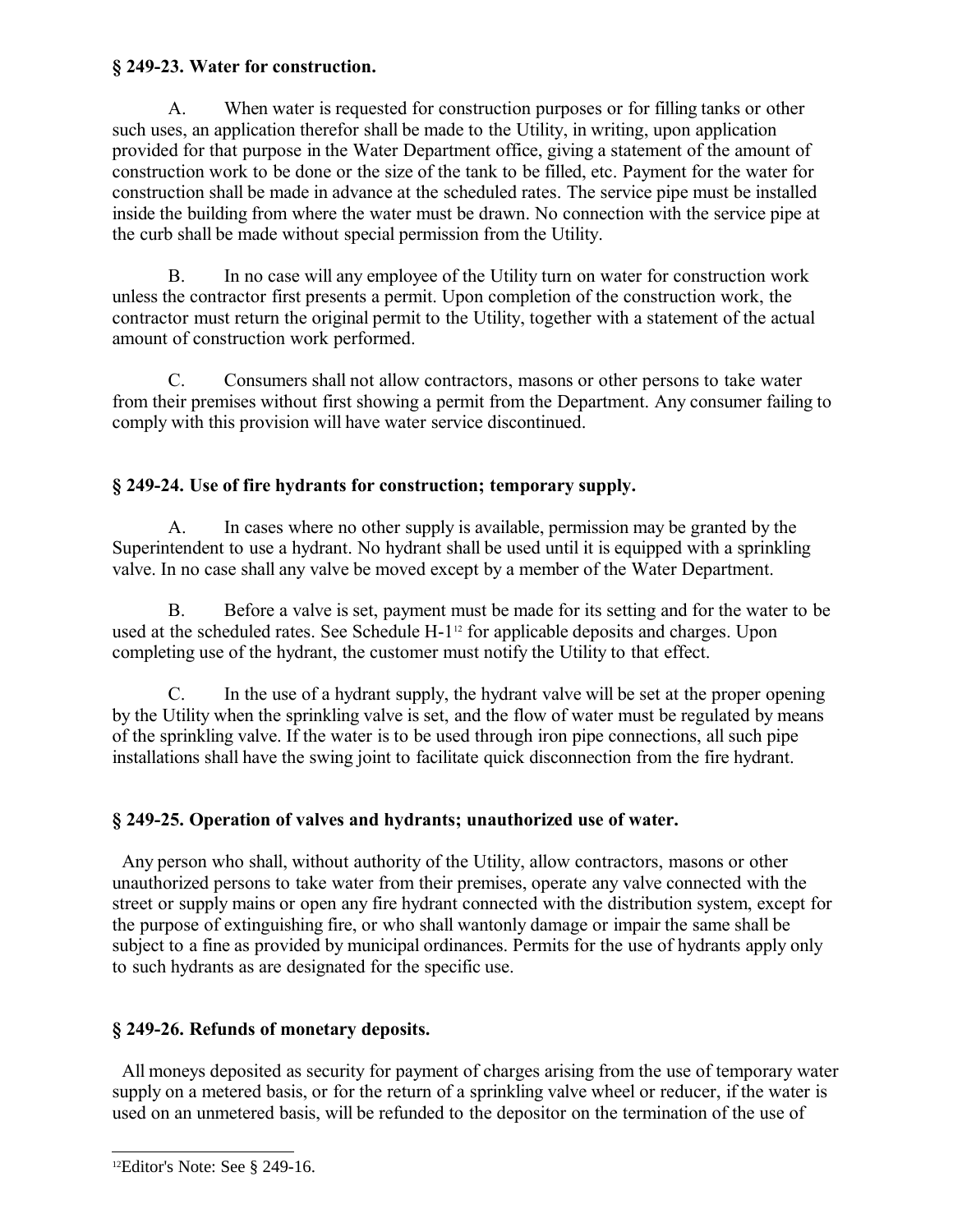water, the payment of all charges levied against the depositor and the return of the wheel and reducer.

## **§ 249-27. Service connections (or water laterals).**

A. No water service shall be laid through any trench having cinders, rubbish, rock or gravel fill or any other material which may cause injury to or disintegration of the service pipe, unless adequate means of protection are provided by sand filling or such other insulation as may be approved by the Utility. Service pipes passing through curb or retaining walls shall be adequately safeguarded by provision of a channel space or pipe casing, not less than twice the diameter of the service connection. The space between the service pipe and channel or pipe casing shall be filled and lightly caulked with an oakum, mastic cement, or other resilient material, and made impervious to moisture.

B. In backfilling the pipe trench, the service pipe must be protected against injury by carefully hand tamping the ground filling, free from hard lumps, rocks, stones or other injurious material, around and at least six inches over the pipe.

C. All water supplies shall be of undiminished size from the street main in to the point of meter placement. Beyond the meter outlet valve the piping shall be sized and proportioned to provide, on all floors, at all times, an equitable distribution of water supply for the greatest probable number of fixtures or appliances operating simultaneously.

## **§ 249-28. Service piping for meter settings.**

A. In cases where a new customer whose service is to be metered installs the original service piping or where an existing metered customer changes his service piping for his own convenience, or where an existing flat rate customer requests to be metered, the customer shall, at his expense, provide a suitable location and the proper connections for the meter. The Water Utility should be consulted as to the type and size of meter setting. Where it is possible to set meters in the basement or other suitable place within the building, a short nipple shall be inserted after the stop and waste cock, then a union and then another nipple and coupling of the proper length. The nipple attached to the union and coupling shall be cut to a standard length provided by the plans of the Utility (it may require horizontal run of 18 inches in such pipeline) which may later be removed for the insertion of the meter into the supply line.

B. No permit will be given to change from metered to flat rate service.

## **§ 249-29. Turning on water.**

 The water cannot be turned on for a consumer except by a duly authorized employee of the Utility. When a plumber has completed a job, he must leave the water turned off. This does not prevent the plumber from testing the work.

## **§ 249-30. Failure to read meters.**

A. Where the Utility is unable to read a meter after two successive attempts, the fact will be plainly indicated on the bill, and either an estimated bill will be computed or the minimum charge applied. The difference shall be adjusted when the meter is again read; that is, the bill for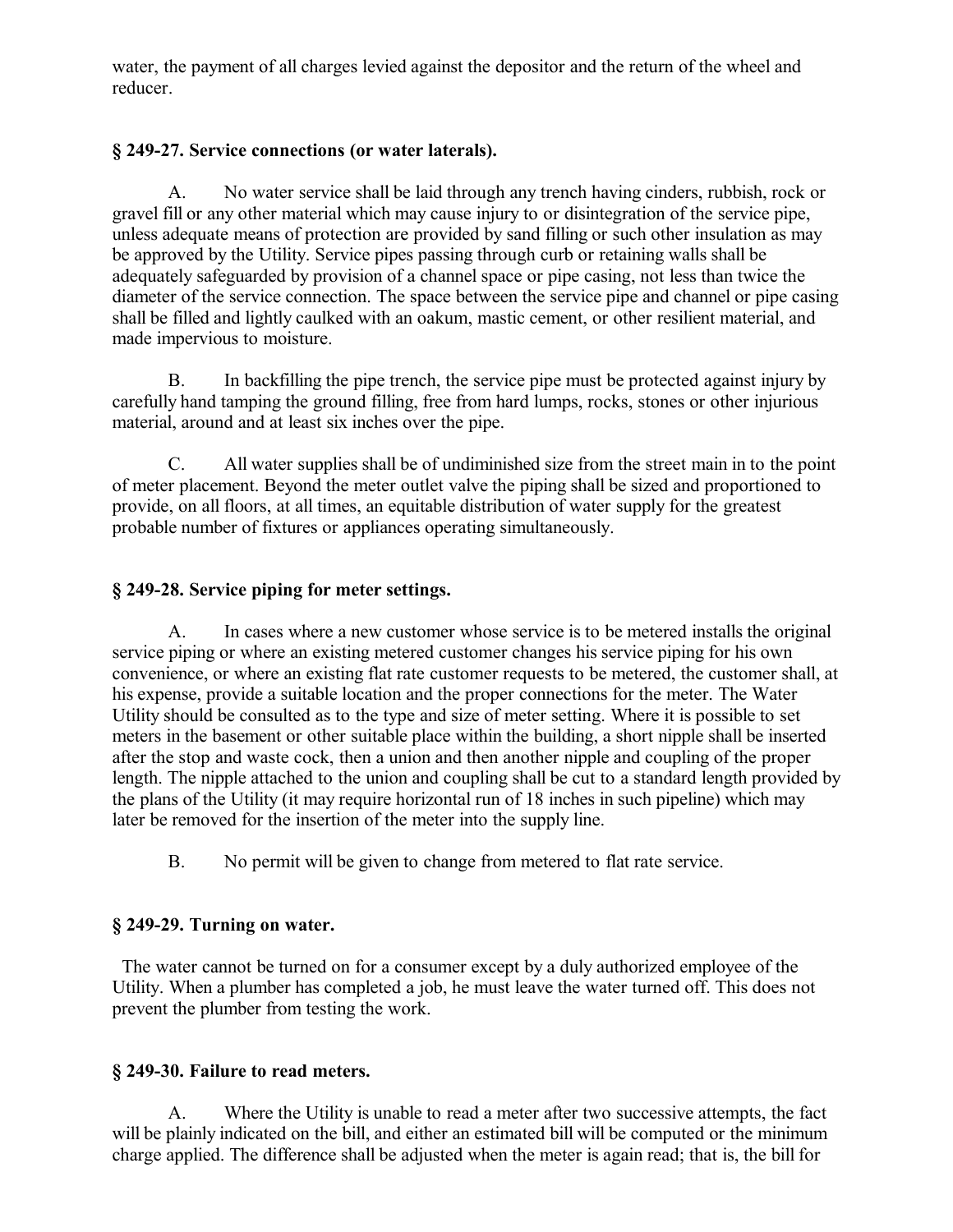the succeeding quarter will be computed with the gallons or cubic feet in each block of the rate schedule doubled, and credit will be given on that bill for the amount of the minimum bill paid the preceding month. Only in unusual cases or where approval is obtained from the customer shall more than two consecutive estimated bills be rendered.

B. If the meter is damaged (see  $\S$  249-41, Surreptitious use of water) or fails to operate, the bill will be based on the average use during the past year unless there is some reason why the use is not normal. If the average use cannot be properly employed, the bill will be estimated by some equitable method.

### **§ 249-31. Complaint meter tests.**

See Wis. Adm. Code, Chapter PSC 185.

### **§ 249-32. Thawing frozen services.**

See Wis. Adm. Code, Chapter PSC 185.

### **§ 249-33. Stop boxes.**

 The consumer shall protect the stop box in the terrace and shall keep the same free from dirt and other obstructions. The Utility shall not be liable for failure to locate the stop box and shut off the water in case of a leak on the consumer's premises.

#### **§ 249-34. Installation of meters.**

 Meters will be furnished and placed by the Utility and are not to be disconnected or tampered with by the consumer. All meters shall be so located that they shall be protected from obstructions and permit ready access thereto for reading, inspection and servicing, such location to be designated or approved by the Utility. All piping within the building must be supplied by the consumer. Where additional meters are desired by the consumer, he shall pay for all piping and an additional amount sufficient to cover the cost of maintenance and depreciation.

#### **§ 249-35. Repairs to meters.**

A. Meters will be repaired by the Water Department, and the cost of such repairs caused by ordinary wear and tear will be borne by the Utility.

B. Repair of any damage to a meter resulting from the carelessness of the owner of the premises, his agent or tenant, or from the negligence of any one of them to properly secure and protect the same, including any damage that may result from allowing a water meter to become frozen or to be injured from the presence of hot water or steam in the meter, shall be paid for by the consumer or the owner of the premises.

#### **§ 249-36. Replacement and repair of service pipe.**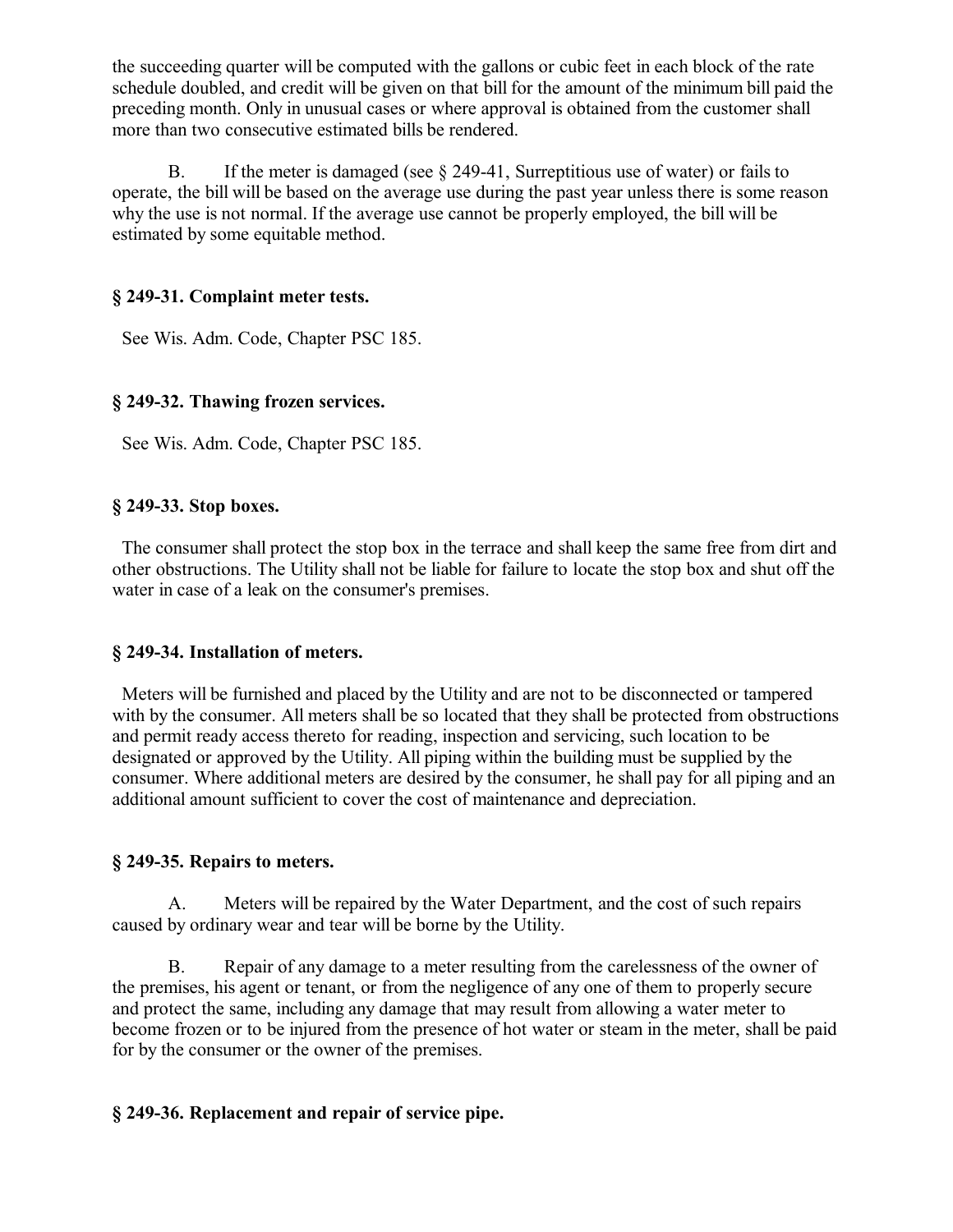A. Where the property owner requests that a larger service lateral be installed to replace an existing smaller diameter pipe, an allowance of \$15 will be made as a deduction in the cost, provided that the new service is to be installed in the same ditch as the existing service pipe.

B. The service pipe from the main to and through the curb stop will be maintained and kept in repair and, when worn out, replaced at the expense of the Utility. The property owner shall maintain the service pipe form the curb stop to the point of use.

C. If a consumer fails to repair a leaking or broken service pipe from curb to point of metering or use within such time as may appear reasonable to the Utility after notification has been served on the consumer by the Utility, the water will be shut off and will not be turned on again until the repairs have been completed.

## **§ 249-37. Charges for water wasted due to leaks.**

See Wis. Adm. Code, Chapter PSC 185.

## **§ 249-38. Inspection of premises.**

 During reasonable hours, any officer or authorized employee of the Utility shall have the right of access to the premises supplied with service, for the purpose of inspection or for the enforcement of the Utility's rules and regulations. Whenever appropriate, the Utility will make a systematic inspection of all unmetered water taps for the purpose of checking waste and unnecessary use of water.

## **§ 249-39. Customer's deposit.**

See Wis. Adm. Code, Chapter PSC 185.

## **§ 249-40. Disconnection and refusal of service.**

- A. Disconnection. See Wis. Adm. Code Chapter PSC 185.
- B. Disconnection notice. The form of disconnection notice to be used is as follows:

## DISCONNECTION NOTICE

Dear Customer:

The bill enclosed with this notice includes your current charge for utility service and your previous unpaid balance.

#### You have 8 days to pay the utility service arrears or your service is subject to disconnection.

If you fail to pay the service arrears, or fail to contact us within the 8 days allowed to make reasonable time payment arrangements, we will proceed with disconnection action.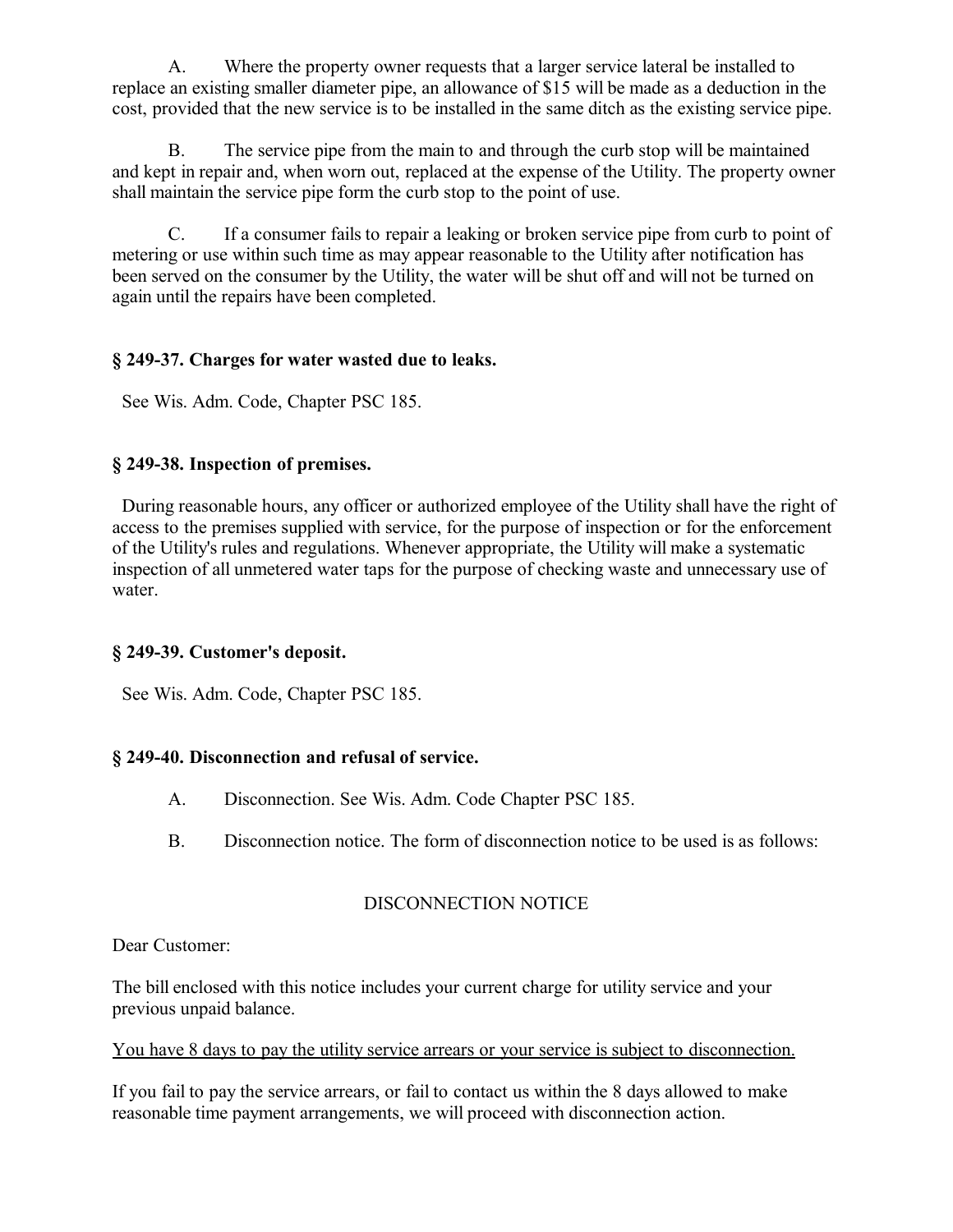To avoid the inconvenience of service interruption and an additional charge of (amount) reconnections, we urge you to pay the full arrears IMMEDIATELY AT ONE OF OUR OFFICES.

If you have entered into a Deferred Payment Agreement with us and have failed to make the time payment you agreed to, your service will be subject to disconnection unless you pay the amount due within eight days.

If you have a reason for delaying the payment, call us and explain the situation.

PLEASE CALL THIS TELEPHONE NUMBER, (appropriate telephone number), IMMEDIATELY IF:

1. You have a question about your utility service arrears.

2. You are unable to pay the full amount of the bill and are willing to enter into a time payment agreement with us.

3. There are any circumstances you think should be taken into consideration before service is discontinued.

4. Any resident is seriously ill.

### Illness Provision

If there is an existing medical emergency in your home and you furnish the Utility with a statement signed by either a licensed Wisconsin physician or a public health official, we will delay disconnection of service up to 21 days. The statement must identify the medical emergency and specify the period of time during which disconnection will aggravate the existing emergency.

Deferred Payment Agreements

If, for some reason, you are unable to pay the full amount of the utility service arrears on your bill, you may contact the Utility to discuss arrangements to pay the arrears over an extended period of time. This time payment agreement will require:

1. Payment of a reasonable amount at the time the agreement is made.

2. Payment of the remainder of the outstanding balance in monthly installments over a reasonable length of time.

3. Payment of all future utility service bills in full by the due date.

In any situation where you are unable to resolve billing disputes or disputes about the grounds for proposed disconnection through contacts with our Utility, you may make an appeal to the Wisconsin Public Service Commission, Madison, Wisconsin.

## (UTILITY NAME)

(1) In the event that the Utility is not able to collect any bill for water service even though Deposit and Guarantee Rules are on file, the bill may be put upon the tax roll as provided in Sec. 66.069, Wisconsin Statutes.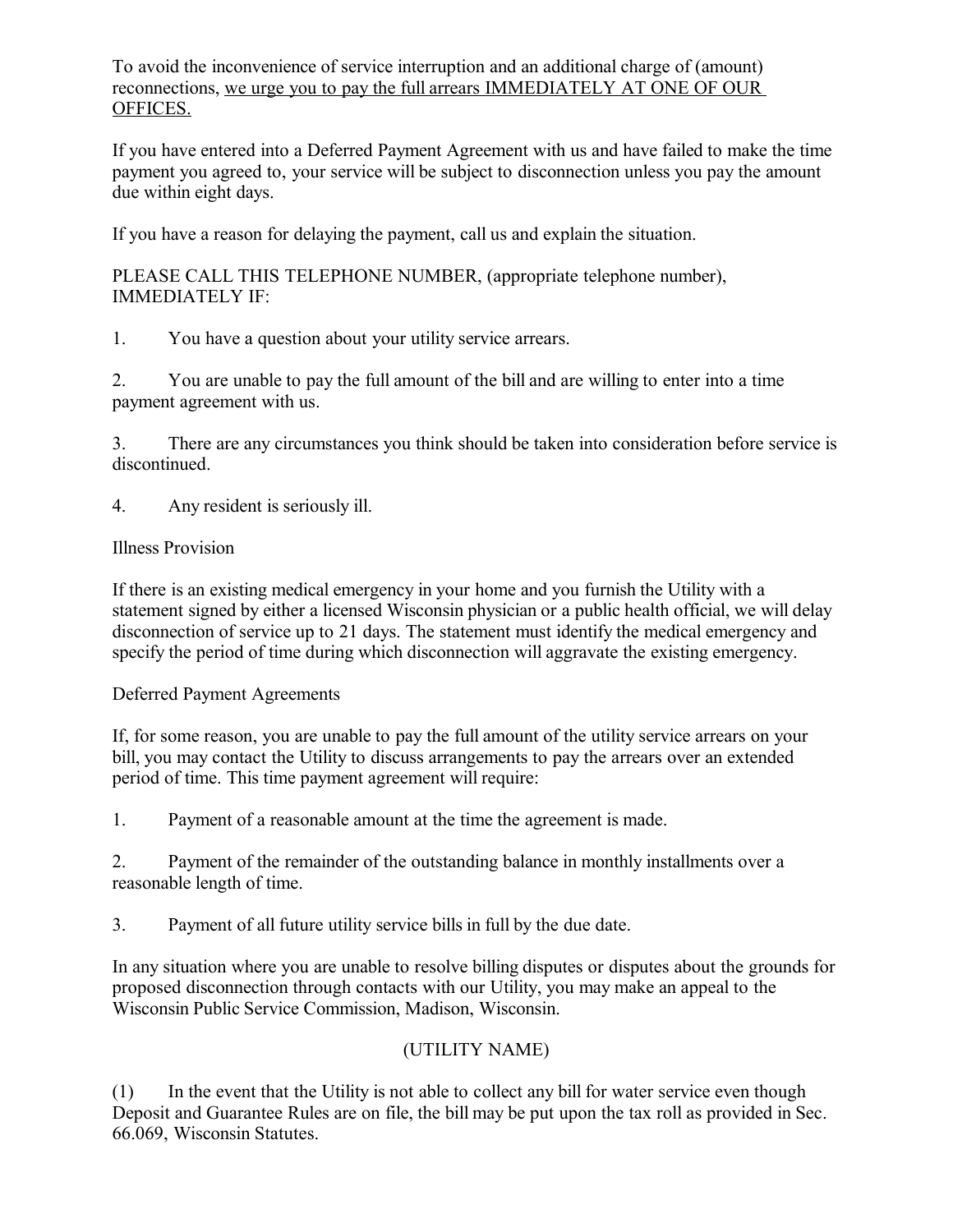#### **§ 249-41. Surreptitious use of water.**

When the Utility has reasonable evidence that a consumer is obtaining his supply of water, in whole or in part, by means of devices or methods used to stop or interfere with the proper metering of the utility service being delivered to his equipment, the Utility reserves the right to estimate and present immediately a bill for service unmetered as a result of such interference, and such bill shall be payable subject to a twenty-four-hour disconnection of service. When the Utility shall have disconnected the consumer for any such reason, the Utility will reconnect the consumer upon the following conditions:

A. The consumer will be required to deposit with the Utility an amount sufficient to guarantee the payment of the consumer's bills for utility service to the Utility.

B. The consumer will be required to pay the Utility for any and all damages to its equipment on the consumer's premises due to such stoppage or interference with its metering.

C. The consumer must further agree to comply with reasonable requirements to protect the Utility against further losses.

D. W.S.A. ss. 98.26 and 943.20, as relating to water service, are hereby adopted and made a part of these rules.

#### **§ 249-42. Vacation of premises.**

 When premises are to be vacated, the Utility shall be notified, in writing, at once, so that it may remove the meter and shut off the supply at the curb cock. The owner of the premises shall be liable to prosecution for any damage to the property of the Water Department by reason of failure to notify the Utility of vacancy.

#### **§ 249-43. Repairs to mains.**

 The Utility reserves the right to shut off the water in the mains temporarily, to make repairs, alterations or additions to the plant or system. When the circumstances will permit of sufficient delay, the company will give notification, by newspaper publication or otherwise, of the discontinuance of the supply. No rebate will be allowed to consumers for such temporary suspension of supply.

#### **§ 249-44. Duty of Utility with respect to safety of public.**

 It shall be the duty of the Utility to see that all open ditches for water mains, hydrants and service pipes are properly guarded to prevent accident to any person or vehicle, and at night there shall be displayed an amber signal light in such manner as will, so far as possible, ensure the safety of the public.

#### **§ 249-45. Handling water mains and service pipes in sewer or other trenches.**

 Contractors must ascertain for themselves the existence and location of all service pipes. Where they are removed, cut or damaged in the construction of a sewer, the contractor must at his own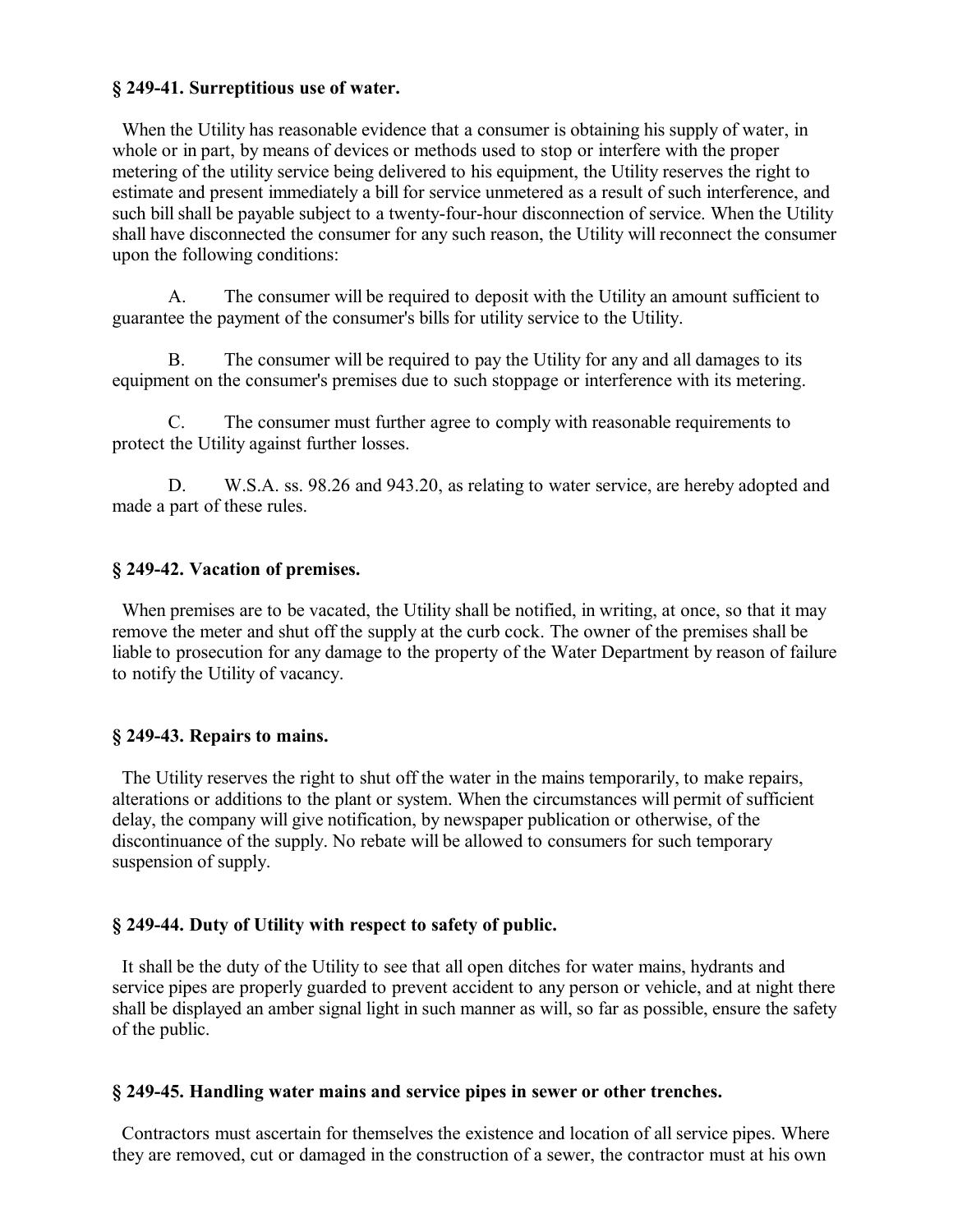expense cause them to be replaced or repaired at once. He must not shut off the water service pipes from any consumer for a period exceeding six hours.

## **§ 249-46. Settling main or service trenches.**

 Trenches in unpaved streets shall be refilled with moist, damp earth or by means of water tamping. When water tamping is used, the water shall be turned into the trench after the first 12 inches of backfill has been placed, and then the trench shall be kept flooded until the remainder of the backfill has been put in.

## **§ 249-47. Protective devices**.

A. Protective devices in general. The owner or occupant of every premises receiving water supply shall apply and maintain suitable means of protection of the premises' supply, and all appliances thereof, against damage arising in any manner from the use of the water supply, variation of water pressure or any interruption of water supply. Particularly, such owner or occupant must protect water-cooled compressors for refrigeration systems by means of high pressure safety cutout devices. There shall likewise be provided means for the prevention of the transmission of water ram or noise of operation of any valve or appliance through the piping of their own or adjacent premises.

B. Relief valves. On all closed systems (i.e., systems having a check valve, pressure regulator or reducing valve, water filter or softener) an effective pressure relief valve shall be installed either in the top tapping or the upper side tapping of the hot-water tank, or on the hotwater distributing pipe connection at the tank. A one-half-inch drainpipe shall be connected to the relief valve for discharge on the floor or into a sink or open drain through an air gap. No stop valve shall be placed between the hot-water tank and the relief valve or on the drainpipe. (See applicable village plumbing codes.) $13$ 

C. Air chambers. An air chamber or approved shock absorber shall be installed at the terminus of each riser, fixture branch or hydraulic elevator main for the prevention of undue water hammer. The air chamber shall have a diameter not less than that of the pipe it serves and a length not less than 15 diameters of said supply pipe. Where possible, the air chamber should be provided at its base with a valve and rain cock for water drainage and replenishment of air.

## **§ 249-48. Cross connection control.**

A. Definition. A "cross connection" shall be defined as any physical connection or arrangement between two otherwise separate systems, one of which contains potable water from the village water system, and the other, water from a private source, water of unknown or questionable safety or steam, gases or chemicals, whereby there may be a flow from one system to the other, the direction of flow depending on the pressure differential between the two systems.

B. Cross connections prohibited. No person, firm or corporation shall establish or permit to be established or maintain or permit to be maintained any cross connection. No interconnection shall be established whereby potable water from a private, auxiliary or emergency water supply other than the regular public water supply of the village may enter the supply or distribution system of said municipality, unless such private, auxiliary or emergency water supply and the method of connection and use of such supply shall have been approved by the Water

<span id="page-15-0"></span><sup>&</sup>lt;sup>13</sup> Editor's Note: See Ch. 86, Building Construction.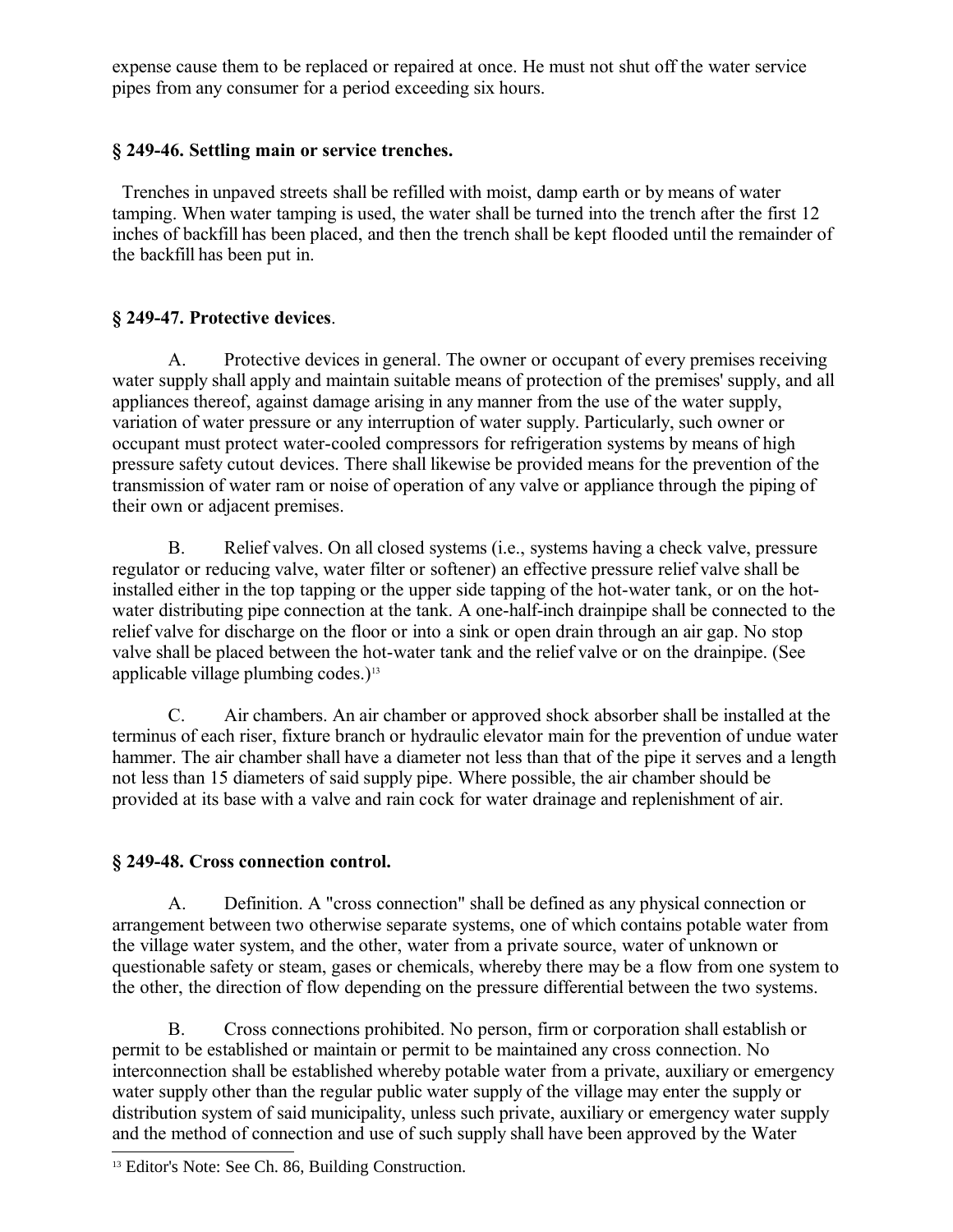Utility and by the Wisconsin Department of Natural Resources in accordance with Section NR 111.25(3), Wisconsin Administrative Code.

C. Inspections. It shall be the duty of the Water Utility to cause inspections to be made of all properties served by the public water system where cross connections with the public water system are deemed possible. The frequency of inspections and reinspections based on potential health hazards involved shall be as established by the Water Utility and as approved by the Wisconsin Department of Natural Resources.

D. Right to inspect. Upon presentation of credentials, the representative of the Water Utility shall have the right to request entry at any reasonable time to examine any property served by a connection to the public water system of the village for cross connections. If entry is refused, such representative shall obtain a special inspection warrant under W.S.A. s. 66.122. On request, the owner, lessee or occupant of any property so served shall furnish to the inspection agency any pertinent information regarding the piping system or systems on such property.

E. Discontinuation of service. The Water Utility is hereby authorized and directed to discontinue water service to any property wherein any connection in violation of this section exists and to take such other precautionary measures deemed necessary to eliminate any danger of contamination of the public water system. Water service shall be discontinued only after reasonable notice and opportunity for hearing under W.S.A. ch. 68, except as provided in Subsection F. Water service to such property shall not be restored until the cross connection(s) has been eliminated in compliance with the provisions of this section.

F. Immediate discontinuation. If it is determined by the Water Utility that a cross connection or an emergency endangers public health, safety or welfare and requires immediate action, and a written finding to that effect is filed with the Village Clerk-Treasurer and delivered to the customer's premises, service may be immediately discontinued. The customer shall have an opportunity for hearing under W.S.A. ch. 68 within 10 days of such emergency discontinuance.

G. State code adopted. The village adopts by reference the State Plumbing Code of Wisconsin, beginning Chapter H 82, Wisconsin Administrative Code.

H. Section not to supersede other ordinances. This section does not supersede the State Plumbing Code and any village plumbing ordinances, but is supplementary to them.<sup>[14](#page-16-0)</sup>

## **§ 249-49. Private well abandonment.**

A. Purpose. The purpose of this section is to prevent contamination of groundwater and to protect public health, safety and welfare by assuring that unused, unsafe or noncomplying wells or wells which may serve as conduits for contamination of wells which may be illegally cross-connected to the municipal water system are properly abandoned.

B. Applicability. This section applies to all wells located on premises served by the Village of Albany municipal water system.

C. Definitions. As used in this section, the following terms shall have the meanings indicated:

MUNICIPAL WATER SYSTEM -- A system for the provision to the public of piped water for human consumption when such system has at least 15 service connections or

<span id="page-16-0"></span><sup>14</sup> Editor's Note: See also Ch. 86, Building Construction.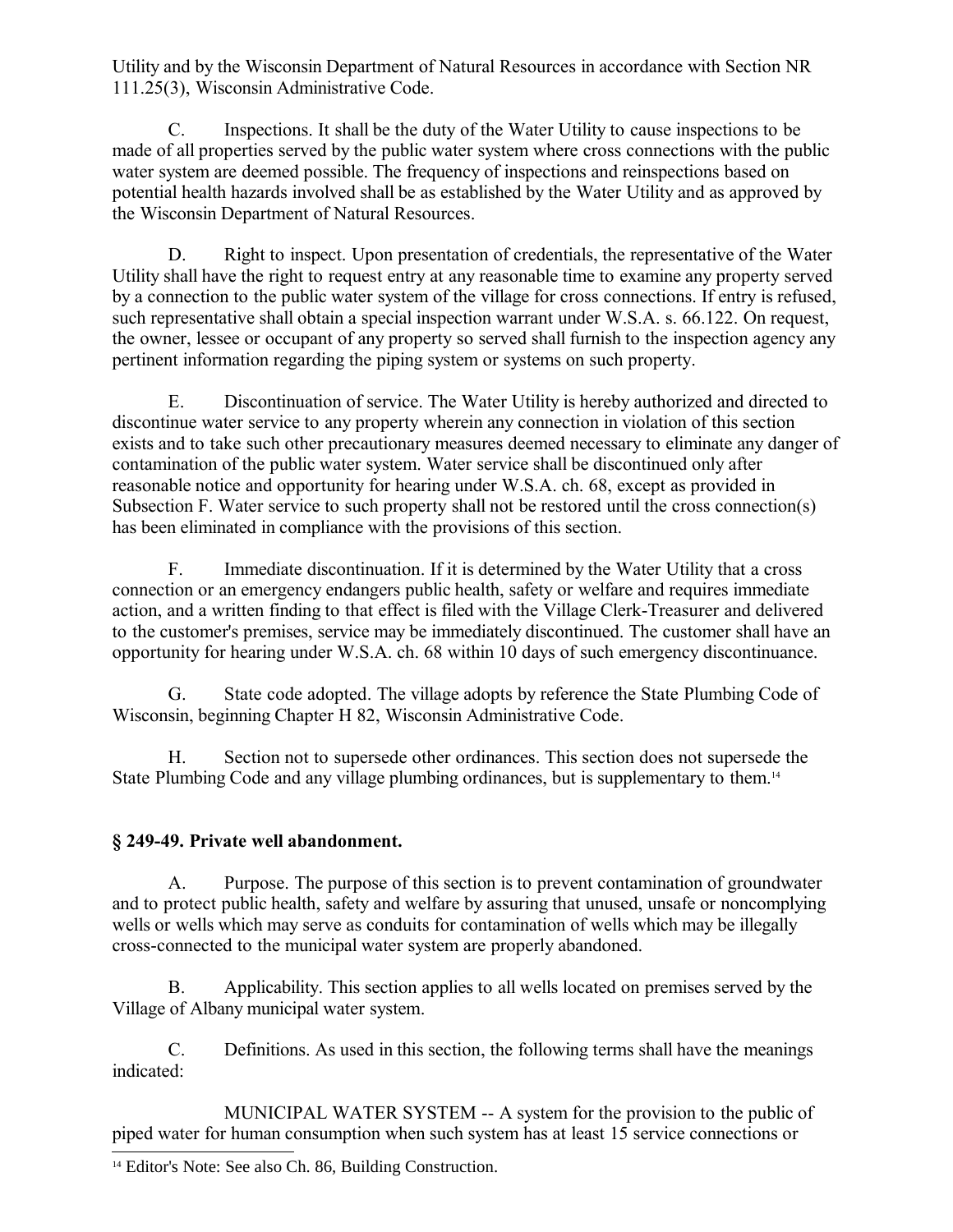regularly serves at least 25 year-round residents owned or operated by a city, village, county, town, town sanitary district or utility district or public institution, or a privately owned water utility serving any of the above.<sup>[15](#page-17-0)</sup>

NONCOMPLYING -- A well or pump installation which does not comply with the provisions of Ch. NR 112, Wis. Adm. Code, in effect at the time the well was constructed, a contamination source was installed, the pump was installed or work was done on either the well or pump installation.

PUMP INSTALLATION -- The pump and related equipment used for withdrawing water from a well, including the discharge piping, the underground connections, pitless adapters, pressure tanks, pits, sampling faucets and well seals or caps.

UNSAFE -- A well or pump installation which produces water which is bacteriologically contaminated or contaminated with substances in exceedance of the standards of Chapters NR 109 or 140, Wis. Adm. Code, or for which a Health Advisory has been issued by the Department of Natural Resources.

UNUSED -- A well or pump installation which is not in use or does not have a functional pumping system.

WELL -- An excavation or opening into the ground made by digging, boring, driving or other methods for the purpose of obtaining groundwater for consumption or other use.

WELL ABANDONMENT -- The filling and sealing of a well according to the provisions of Ch. 112, Wis. Adm. Code.

D. Abandonment required. All wells located on premises served by the municipal water system shall be abandoned in accordance with the terms of this Chapter and Ch. NR 112, Wis. Adm. Code no later than 30 days from the date of connection to the municipal water system, unless a well operation permit has been obtained by the well owner from the Village Board.[16](#page-17-1)

E. Well operation permit. The Village Board may grant a permit to a private well owner to operate a well for a period not to exceed five years, provided that the conditions of this section are met. An owner may request renewal of a well operation permit by submitting information verifying that the conditions of this section are met. The Village Board, or its agent, may conduct inspections or have water quality tests conducted at the applicant's expense to obtain or verify information necessary for consideration of a permit application or renewal. Permit applications and renewals shall be made on forms provided by the Clerk-Treasurer. The following conditions must be met for the issuance or renewal of a well operation permit:

(1) The well and pump installation meet or are upgraded to meet the requirements of Ch. NR 112, Wis. Adm. Code.

(2) The well construction and pump installation have a history of producing bacteriologically safe water as evidenced by at least two samplings taken a minimum of two weeks apart. No exception to this condition may be made for unsafe wells, unless the Department of Natural Resources approves, in writing, the continued use of the well.

(3) There are no cross connections between the well and pump installation and the municipal water system.

<span id="page-17-1"></span><span id="page-17-0"></span><sup>15</sup>Editor's Note: Amended at time of adoption of Code (see Ch. 1, General Provisions, Art. I). 16Editor's Note: Amended at time of adoption of Code (see Ch. 1, General Provisions, Art. I).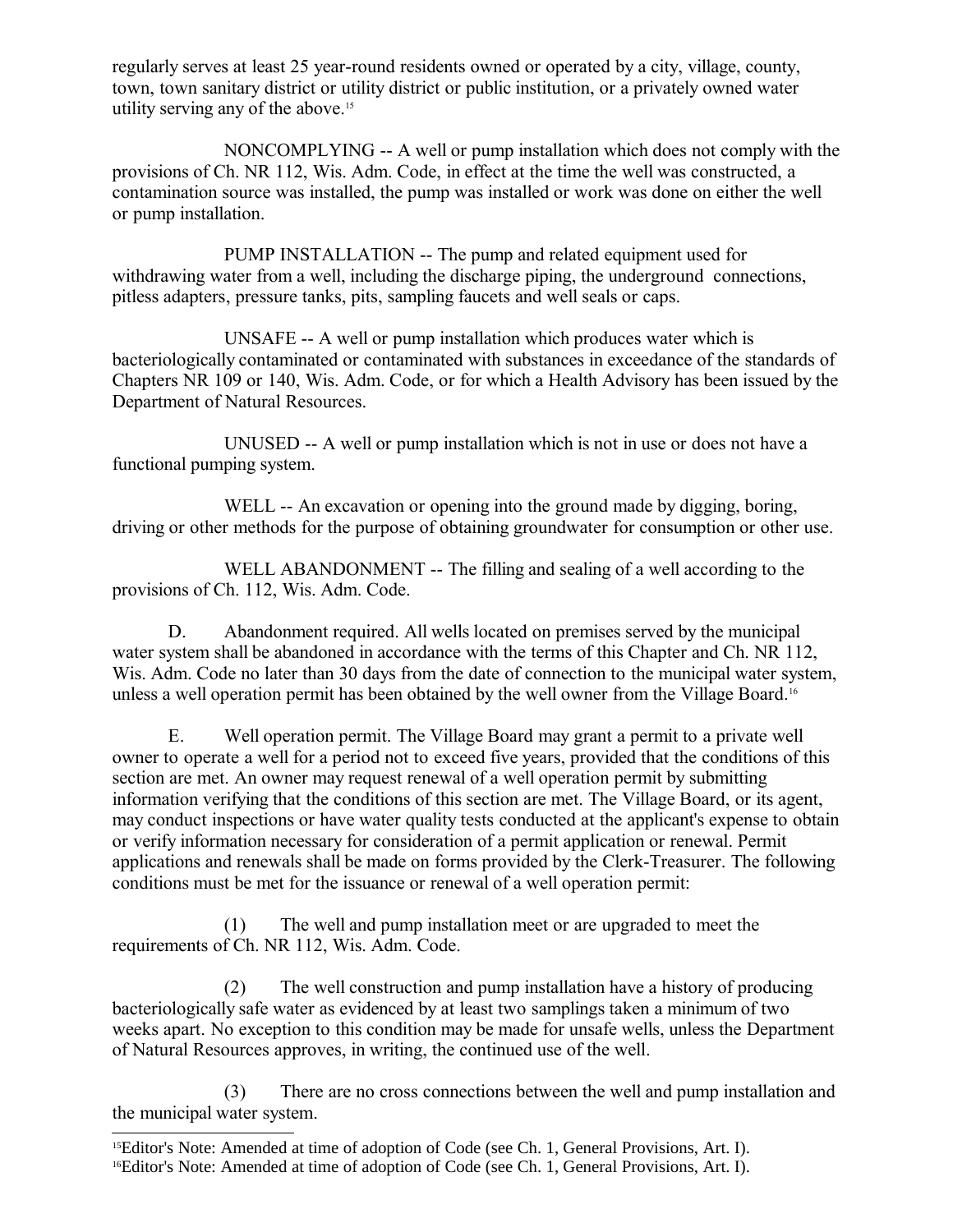(4) The proposed use of the well and pump installation can be justified as being necessary in addition to water provided by the municipal water system.

F. Abandonment procedures.

(1) All wells abandoned under the jurisdiction of this chapter or rule shall be abandoned according to the procedures and methods of Ch. NR 112, Wis. Adm. Code. All debris, pump, piping, unsealed liners and any other obstructions which may interfere with sealing operations shall be removed prior to abandonment.

(2) The owner of the well, or the owner's agent, shall notify the Clerk-Treasurer at least 48 hours prior to commencement of any well abandonment activities. The abandonment of the well shall be observed by the village's designee.

(3) An abandonment report form, supplied by the Department of Natural Resources, shall be submitted by the well owner to the Clerk-Treasurer and the Department of Natural Resources within 10 days of the completion of the well abandonment.

### **Part 3 Sewer Utility [Adopted 5-11-1992 as Title 9, Ch. 2 of the 1992 Code; amended 9-8-1997 by Ord. No. 01-97]**

#### ARTICLE IV **User Rules**

## **§ 249-50. Applicability of rules; application for service.**

A. All persons now receiving sewer service from the Sewer Utility, or who may hereafter make application therefor, shall be considered as having agreed to be bound by the rules and regulations of the Village of Albany.

B. Application for sewer service shall be made in writing on a form furnished by the Sewer Utility. The application will contain the legal description of the property to be served, name of the owner, the exact use to be made of the service and the size of the service connection.

## **§ 249-51. Definitions and word usage.**

A. Definitions. The following definitions shall be applicable to this Part 3:

APPROVING AUTHORITY -- The Superintendent of Public Works, Board of Public Works or other designated official of the municipality, or their duly authorized deputy, agent or representative.

BOD (BIOCHEMICAL OXYGEN DEMAND) -- The quantity of oxygen utilized in the biochemical oxidation of organic matter in five days at 20° C., expressed as milligrams per liter. Quantitative determination of BOD shall be made in accordance with procedures set forth in Standard Methods.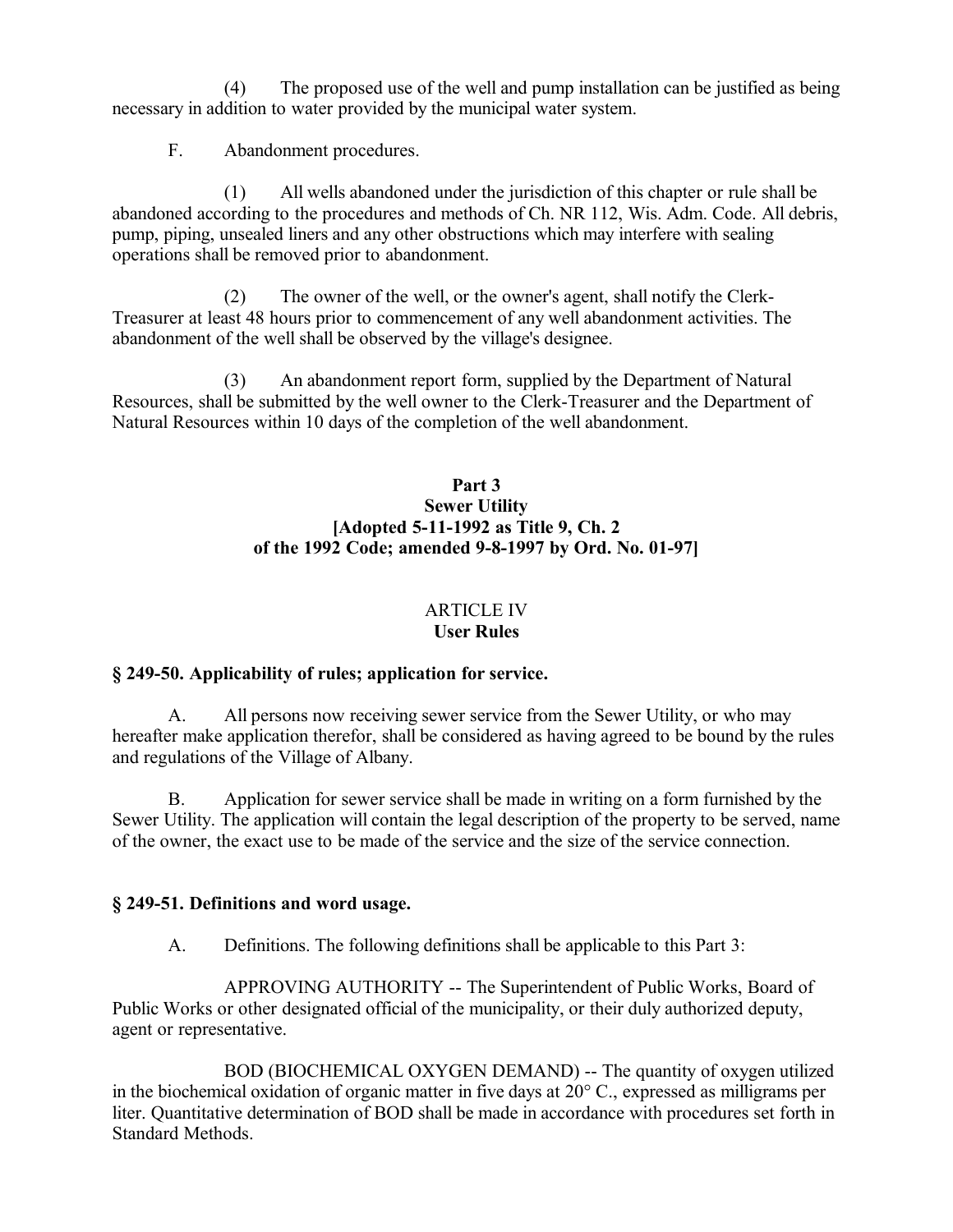CHLORINE REQUIREMENT -- The amount of chlorine in milligrams per liter which must be added to sewage to produce a residual as specified in the Wisconsin Pollutant Discharge Elimination System.

COMBINED SEWER -- A sewer receiving both surface runoff and sewage.

GARBAGE -- The residue from the preparation, cooking and dispensing of food and from the handling, storage and sale of food products and produce.

GROUND GARBAGE -- The residue from the preparation, cooking and dispensing of food that has been shredded to such degree that all particles will be carried freely in suspension under the flow conditions normally prevailing in public sewers with no particle greater than 1/2 inch in any dimension.

INDUSTRIAL WASTE -- The wastewater from industrial process, trade or business, as distinct from sanitary sewage, including cooling water and the discharge from sewage.

NATURAL OUTLET -- Any outlet, including storm sewers and combined sewer overflows, into a watercourse, pond, ditch lake or other body of surface water or groundwaters.

PARTS PER MILLION -- A weight-to-weight ratio. The parts per million value multiplied by the factor 8.34 is equivalent to pounds per million gallons of water.

SANITARY SEWAGE -- A combination of water-carried wastes from residences, business buildings, institutions and industrial plants (other than industrial wastes from such plants), together with such ground, surface and storm waters as may be present.

SANITARY SEWER -- A sewer that conveys wastewater, industrial wastes, or a combination of both, and into which storm, surface and ground waters or unpolluted industrial wastes are not intentionally admitted.

SEWAGE -- The spent water of a community. The preferred term is "wastewater".

SEWER -- A pipe or conduit for conveying sewage or any other waste liquids, including storm, surface and ground water drainage.

SLUG -- Any discharge of sewage or industrial waste which in concentration of any given constituent exceeds more than five times the average twenty-four-hour concentration during normal operation, or the discharge of any volume of liquid waste which exceeds more than five times in quantity of flow for a period of 15 minutes or more the normal twenty-four-hour average discharge and shall adversely affect the collection system and/or performance of the wastewater treatment plant.

STANDARD METHODS -- The examination and analytical procedures set forth in the most recent edition of Standard Methods for the Examination of Water, Sewage and Industrial Wastes, published jointly by the American Public Health Association, the American Water Works Association and the Water Pollution Control Federation.

STORM SEWER -- A sewer that carries storm, surface and ground water drainage, but excludes sewage and industrial wastes.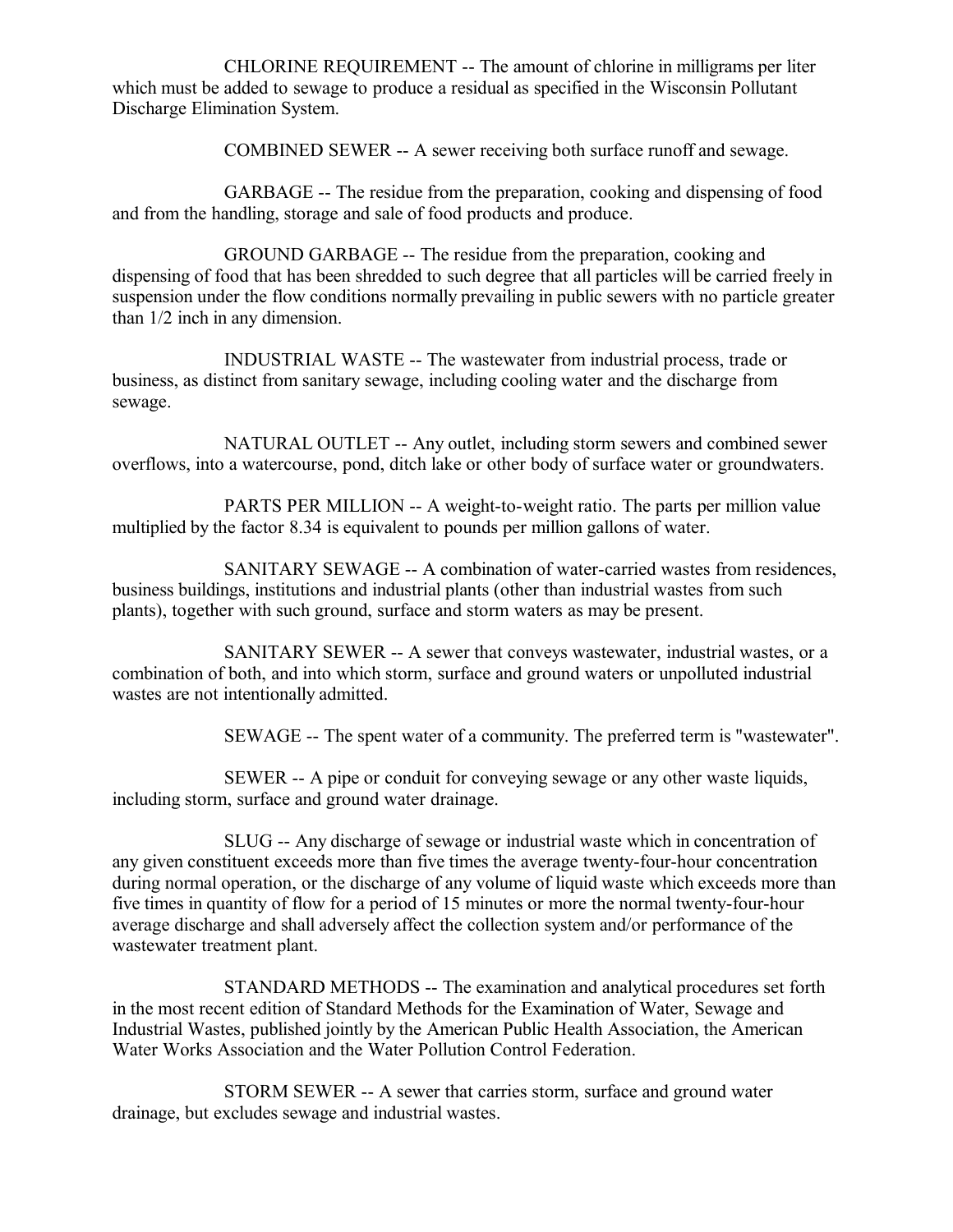SUSPENDED SOLIDS -- Solids that either float on the surface of, or are in suspension in, water, wastewater or industrial waste, and which are removable to a laboratory filtration device. Quantitative determination of suspended solids shall be made in accordance with procedures set forth in Standard Methods.

WASTEWATER -- A combination of the liquid and water-carried wastes from residences, commercial buildings, industrial plants and institutions, together with any groundwater, surface water and stormwater that may be present.

WASTEWATER COLLECTION SYSTEM -- The system of sewers and appurtenances for the collection, transportation and pumping of wastewater and industrial wastes.

WASTEWATER TREATMENT PLANT -- An assemblage of devices, structures and equipment for treating and disposing of wastewater and industrial wastes.

B. Word usage. "Shall" is mandatory; "may" is permissible.

## **§ 249-52. Use of public sewers.**

A. Sanitary sewers. No person shall cause to be discharged any stormwater, surface drainage, subsurface drainage, groundwater, roof runoff, cooling water or unpolluted water into any sanitary sewer. This includes sump pumps that are in basements.

B. Prohibitions and limitations. Except as hereinafter provided, no person shall discharge or cause to be discharged any of the following described waters or wastes to any public sewer:

(1) Any gasoline, benzine, naphtha, fuel oil or other flammable or explosive liquid, solid or gas.

(2) Any waters or wastes containing toxic or poisonous solids, liquids or gases in sufficient quantity, either singly or by interaction with other wastes, to injure or interfere with any wastewater treatment process or constitute a hazard to humans or animals or create any hazard in the receiving waters of the wastewater treatment plant.

(3) Any waters or wastes having a pH lower than 5.0 or having any other corrosive property capable of causing damage or hazard to structures, equipment and personnel of the wastewater treatment plant.

(4) Any waters or wastes having a pH in excess of 10.0.

(5) Solid or viscous substances in quantities or of such size capable of causing obstruction to the flow in sewers or other interference with the proper operations of the wastewater collection and treatment facilities, such as, but not limited to, ashes, cinders, sand, mud, straw, shavings, metal, glass, rags, feathers, tar, plastics, wood, unground garbage, whole blood, paunch manure, hair and fleshings, entrails and paper dishes, cups, milk containers, etc., either whole or ground by garbage grinders.

(6) No persons shall discharge or cause to be discharged the following described substances, materials, waters or wastes if it appears likely in the opinion of the Approving Authority that such wastes can harm either the sewers, wastewater treatment plant or equipment, have an adverse effect on the receiving stream or can otherwise endanger life, limb,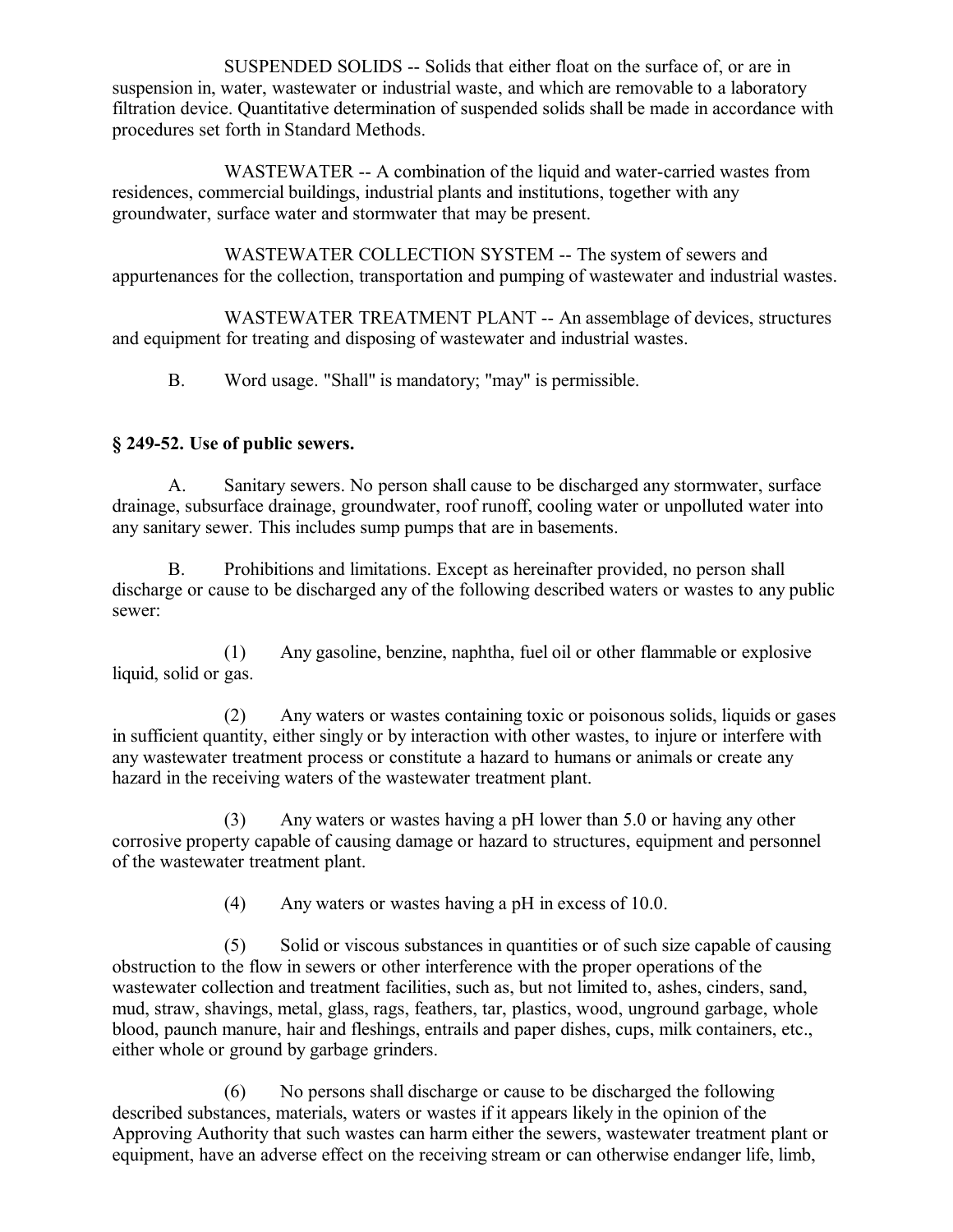property or constitute a nuisance. In forming its opinion as to the acceptability of these wastes, the Approving Authority will give consideration to the sewers, nature of the wastewater treatment process, capacity of the wastewater treatment plant and other pertinent factors. The substances prohibited are:

(a) Any liquid or vapor having a temperature higher than 150° F.

(b) Any water or waste containing fats, wax, grease or oils, whether emulsified or not, which will or may cause obstruction to the flow in a sewer or other interference with the operation of the wastewater system.

(c) Any commercial garbage that has not been properly shredded. The installation and operation of any commercial grinder equipped with a motor of one horsepower or greater shall be subject to the review and approval of the Approving Authority.

(d) Any waters or wastes containing iron, chromium, copper, zinc, mercury and similar objectionable or toxic substances, or wastes exerting an excessive chlorine requirement, to such a degree that any such material received in the composite wastewater at the wastewater treatment plant exceeds the limits established by the Approving Authority for such materials.

(e) Any waters or wastes containing phenols or other taste- or odorproducing substances in such concentrations exceeding limits which may be established by the Approving Authority as necessary after treatment of the composite wastewater, to meet the requirements of the state, federal or other public agencies or jurisdiction for such discharge to the receiving waters.

(f) Any radioactive wastes or isotopes of such half-life or concentration as may exceed limits established by the Approving Authority in compliance with state or federal regulations.

(g) Any water or wastes which, by interaction with other water or wastes in the sanitary sewer system, release obnoxious gases from suspended solids which interfere with the collection system or create a condition deleterious to structures and treatment processes.

(h) Materials which exert or cause:

[1] Unusual BOD, chemical oxygen demand or chlorine requirements in such quantities as to constitute a significant loan on the wastewater treatment plant.

[2] Unusual volume of flow or concentration of wastes constituting "slugs" as defined herein.

[3] Unusual concentrations of inert suspended solids (such as, but not limited to, fuller's earth, lime slurries and lime residues) or of dissolved solids (such as, but not limited to, sodium sulfate).

[4] Excessive discoloration (such as, but not limited to, dye wastes and vegetable tanning solutions).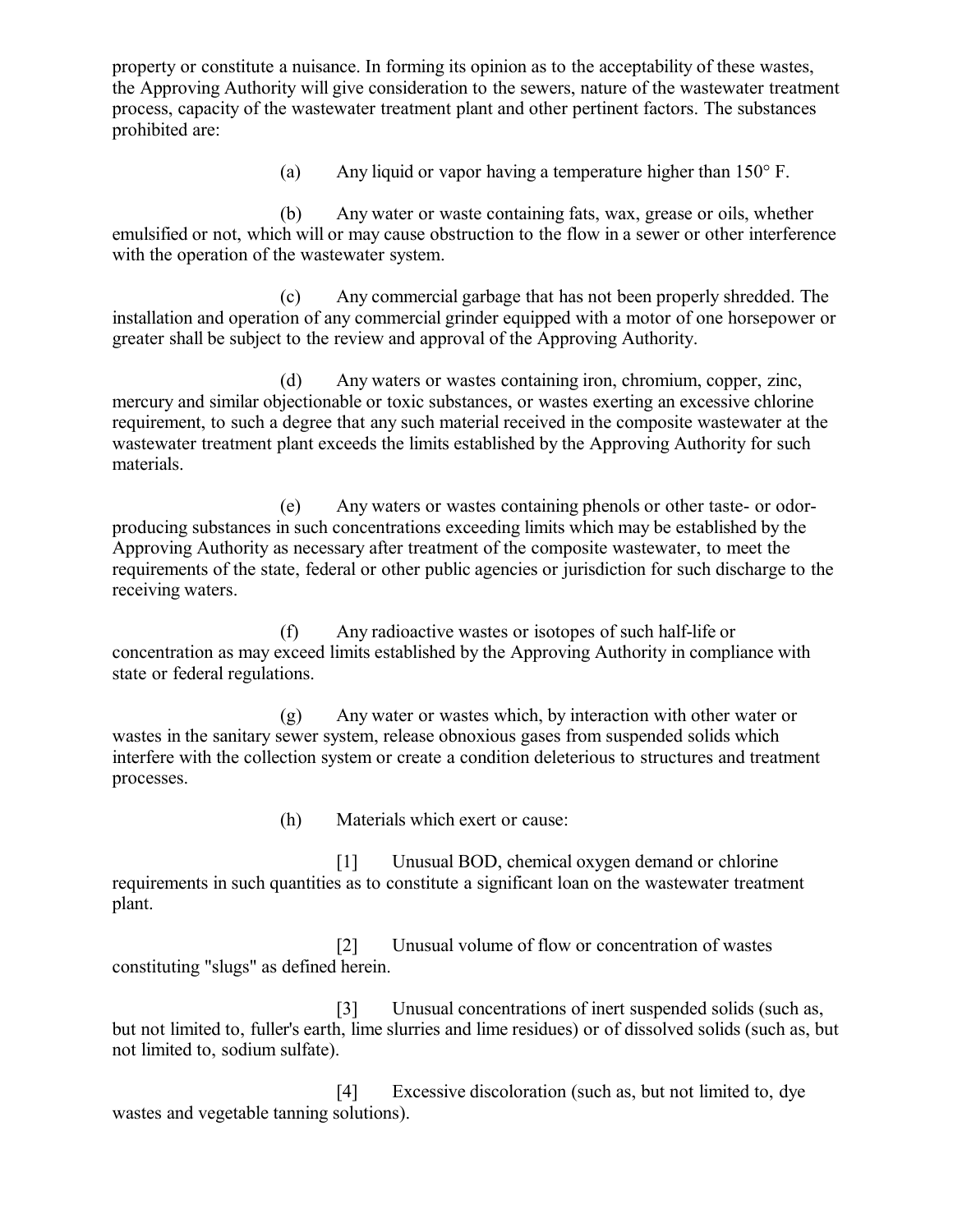[5] Waters or wastes containing substances which are not amenable to treatment or reduction by the wastewater treatment processes employed or are amenable to treatment only to such degree that the wastewater treatment plant effluent cannot meet the requirements of the Department of Natural Resources, Division of Environmental Protection, of the State of Wisconsin.

C. Special arrangements. No statement contained in this Part 3 shall be construed as prohibiting any special agreement between the Approving Authority and any person whereby an industrial waste of unusual strength or character may be admitted to the sewage disposal works, either before or after pretreatment, provided that there is no impairment of the functioning of the sewage disposal works by reason of the admission of such wastes and no extra costs are incurred by the Utility without recompense by the person.

## **§ 249-53. Control of industrial wastes directed to public sewers.**

A. Industrial discharges. If any waters or wastes are discharged, or proposed to be discharged, to the public sewers, which waters or wastes contain substances or possesses the characteristics enumerated in § 249-52B, and which in the judgment of the Approving Authority have a deleterious effect upon the wastewater collection or treatment facilities, processes, equipment or receiving waters, or which otherwise create a hazard to life, health or constitute a public nuisance, the Approving Authority may:

(1) Reject the wastes.

(2) Require pretreatment to an acceptable condition for discharge to the public

(3) Require control over the quantities and rates of discharge.

B. Control manholes.

sewers.

(1) Each person discharging industrial wastes into a public sewer shall construct and maintain one or more control manholes or access points to facilitate observation, measurement and sampling of his wastes, including domestic sewage.

(2) Control manholes or access facilities shall be located and built in a manner acceptable to the Approving Authority. If measuring and/or sampling devices are to be permanently installed, they shall be of a type acceptable to the Approving Authority.

(3) Control manholes, access facilities and related equipment shall be installed by and at the expense of the person discharging the waste and shall be maintained by that person so as to be in safe condition, accessible and in proper operating condition at all times. Plans for installation of the control manholes or access facilities and related equipment shall be approved by the Approving Authority prior to the beginning of construction.

C. Measurement of flow. The volume of flow used for computing industrial waste collection and treatment charges shall be the metered water consumption of the person as shown in the records of meter reading maintained by the Utility's Water Department.

D. Metering of waste. Devices for measuring the volume of waste discharged may be required by the Approving Authority if this volume cannot otherwise be determined from the metered water consumption records. Metering devices for determining the volume of waste shall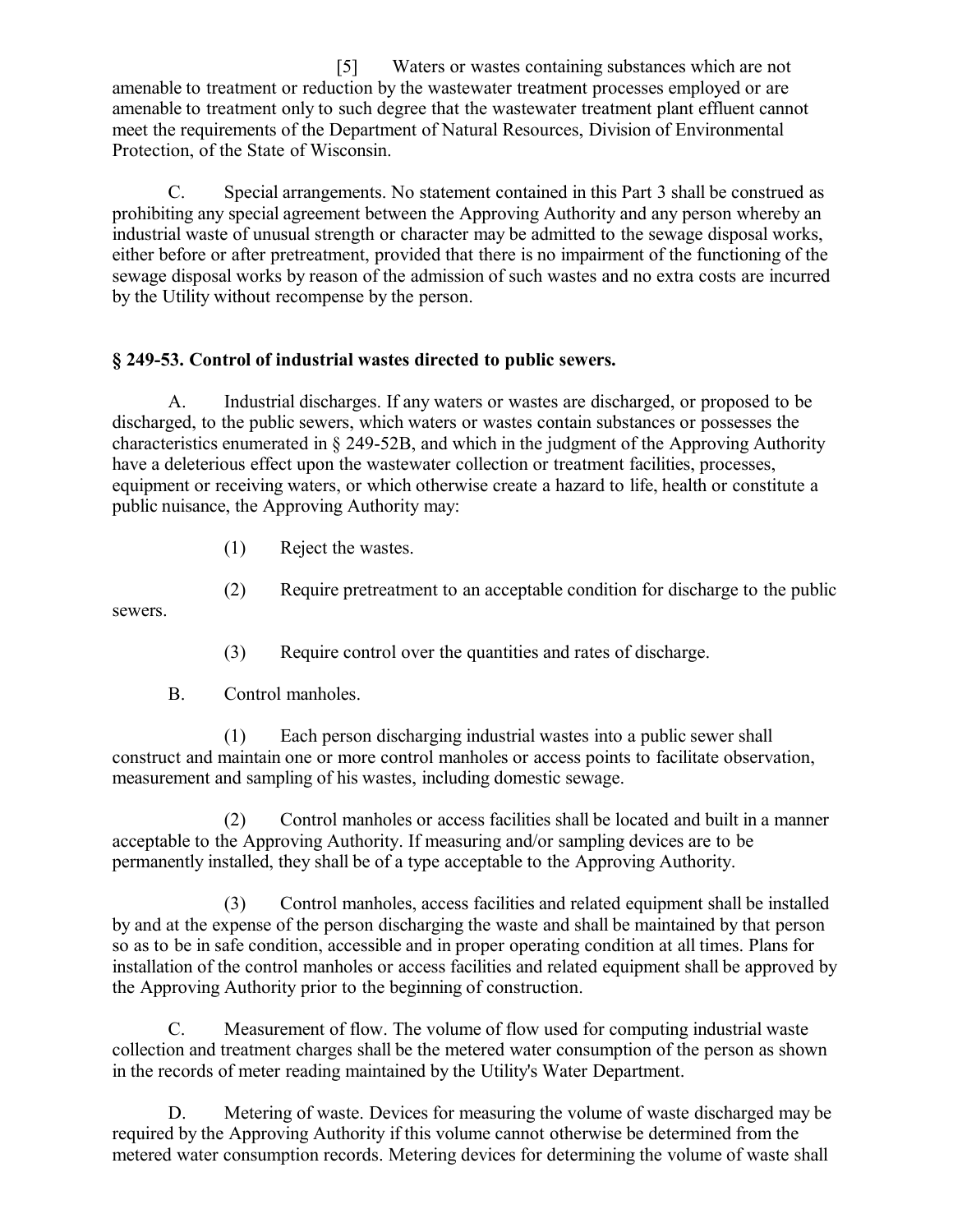be installed, owned and maintained by the person to accuracy standards acceptable to the Approving Authority. Following approval and installation, such meters may not be removed without the consent of the Approving Authority.

E. Provision for deductions. In the event that a person discharging industrial waste into the public sewers produces evidence satisfactory to the Approving Authority that more than 10% of the total annual volume of water used for all purposes does not reach the public sewer, then the determination of the water consumption to be used in computing the waste volume discharged into the public sewer may be made a matter of agreement between the Approving Authority and the person.

F. Waste sampling.

(1) Industrial wastes discharged into the public sewers shall be subject to the periodic inspection and a determination of character and concentration of said wastes. The determinations shall be made by the industry as often as may be deemed necessary by the Approving Authority.

(2) Samples shall be collected in such a manner as to be representative of the composition of the wastes. The sampling may be accomplished either manually or by the use of mechanical equipment acceptable to the Approving Authority. Installation, operation and maintenance of the sampling facilities shall be the responsibility of the person discharging the waste and shall be subject to the approval of the Approving Authority or its duly authorized representatives at all times. Every care shall be exercised in the collection of samples to ensure their preservation in a state comparable to that at the time the sample was taken.

G. Pretreatment. Where required, in the opinion of the Approving Authority, to modify or eliminate wastes that are harmful to the structures, processes or operation of the wastewater collection or treatment plant, the person shall provide, at his expense, such preliminary treatment or processing facilities as may be determined required to render his wastes acceptable for admission to the public sewers.

H. Grease, oil and sand interceptors. Grease, oil and sand interceptors shall be provided when, in the opinion of the Approving Authority, they are necessary for the proper handling of liquid wastes containing grease in excessive amounts or any flammable wastes and/or harmful ingredients, except that such interceptors shall not be required for private living quarters or dwelling units. All interceptors shall be of a type readily accessible for cleaning and inspection. In maintaining these interceptors, the owner(s) shall be responsible for the proper removal and disposal by appropriate means of the captured material and shall maintain records of the dates and means of disposal which are subject to review by the Approving Authority. Disposal of the collected materials performed by owner's $(s')$  personnel or currently licensed waste disposal firms must be in accordance with currently acceptable Department of Natural Resources rules and regulations.

I. Analyses. Laboratory procedures used in the examination of industrial wastes shall be those set forth in Standard Methods. However, alternate methods for certain analyses of industrial wastes may be used subject to mutual agreement between the Approving Authority and the person. Determination of the character and concentration of the industrial wastes shall be made by the person discharging the wastes or by the person's agent, as designated and required by the Approving Authority. The Utility may also make its own analyses on the wastes, and these determinations shall be binding as a basis for charges.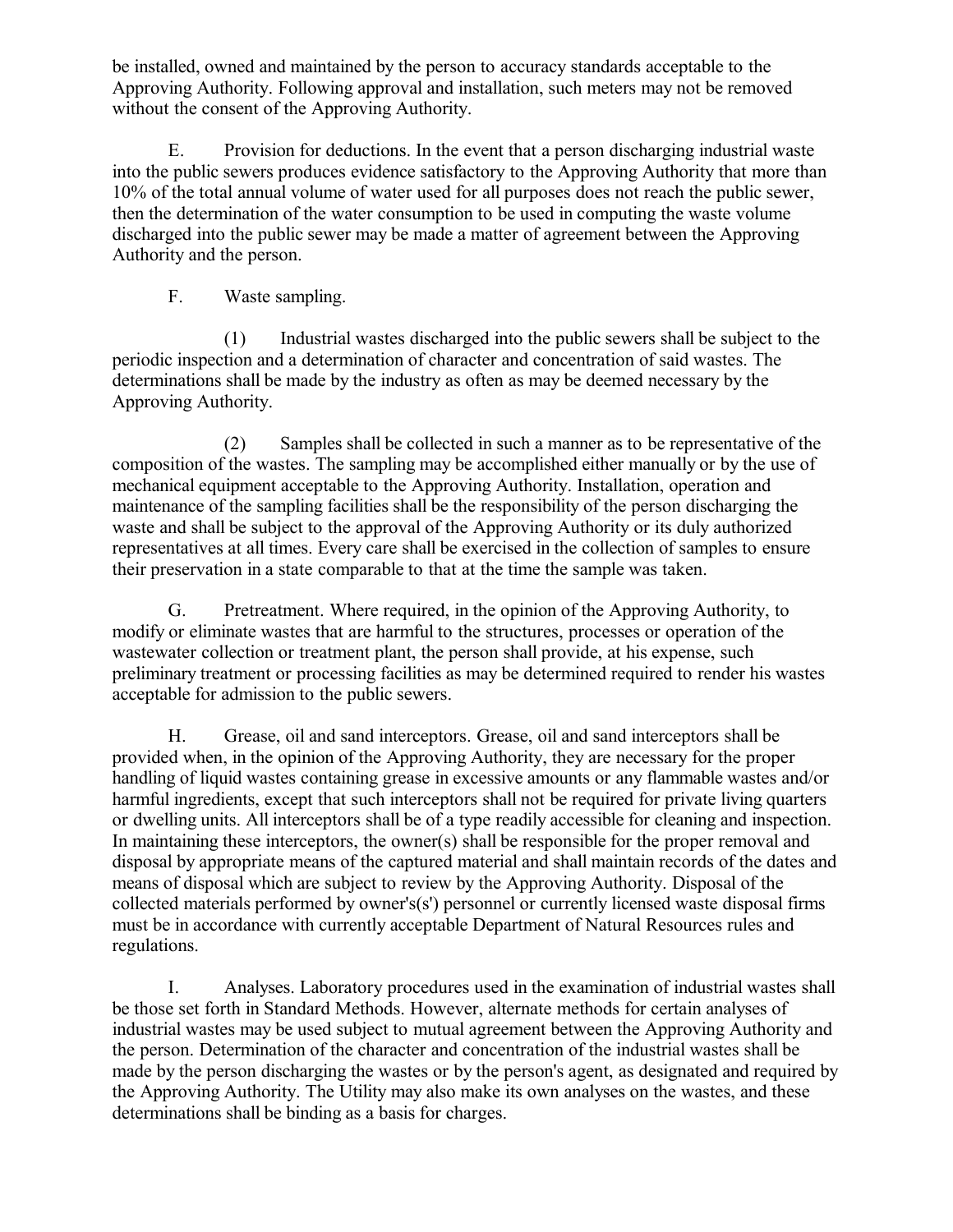J. Submission of information. Plans, specifications and any other pertinent information relating to proposed preliminary treatment of processing facilities shall be submitted for review of the Approving Authority prior to the start of their construction if the effluent from such facilities is to be discharged into the public sewers.

## **§ 249-54. Classes of service.**

A. General service. Normal or domestic wastewater is defined as having the organic concentration of Biochemical Oxygen Demand (BOD) and Suspended Solids (SS) specified in Schedule Smg-1 of the rate file.

B. High-strength standards. All establishments discharging high-strength wastes into the public sanitary sewer system shall be billed in accordance with the High Strength Service Charge specified in Schedule Smg-2[17](#page-24-0) of the rate file. The volume of flow used for computing the wastewater surcharge shall be metered water consumption as shown in records maintained by the Water Utility subject to adjustment as otherwise herein provided or the actual volume of wastewater as determined by a waste metering installation.

# **§ 249-55. Right-of-entry; identification and safety.**

 The Superintendent of the Utility or other duly authorized employee of the municipality or Utility bearing proper credentials and identification shall be permitted to enter all properties for the purpose of inspection, observation and testing, all in accordance with the provisions of these rules and regulations and W.S.A. s. 196.171. The Superintendent of the Utility shall have no authority to inquire into any process beyond that point having direct bearing on the kind and source of discharge to the sewers or waterways or facilities for wastewater treatment. While performing the necessary work, the authorized person shall observe all safety rules applicable to the premises established by the property owner.

# **§ 249-56. Sewer construction. [Amended 7-13-1998 by Ord. No. 02-98]**

A. Work authorized. No unauthorized person shall uncover, make any connections with or opening into, use, alter or disturb any public sewer or appurtenance thereof without first obtaining approval from the Approving Authority, in writing.

B. Cost of sewer construction. Costs and expense incident to the installation and connection of the building sewer shall be borne by the owner as stipulated by resolution and approved per the Village Board.

C. Service laterals.

(1) Repair of any sewer lateral from any building or structure to the wye in the sewer main shall be the sole responsibility of the property owner. The wye is considered to be part of the sewer main. Any repair taking place within the street or right-of-way must be made by a licensed plumbing contractor, meeting the requirements of the Approving Authority.

(2) Blockages.

<span id="page-24-0"></span><sup>17</sup>Editor's Note: See § 249-61.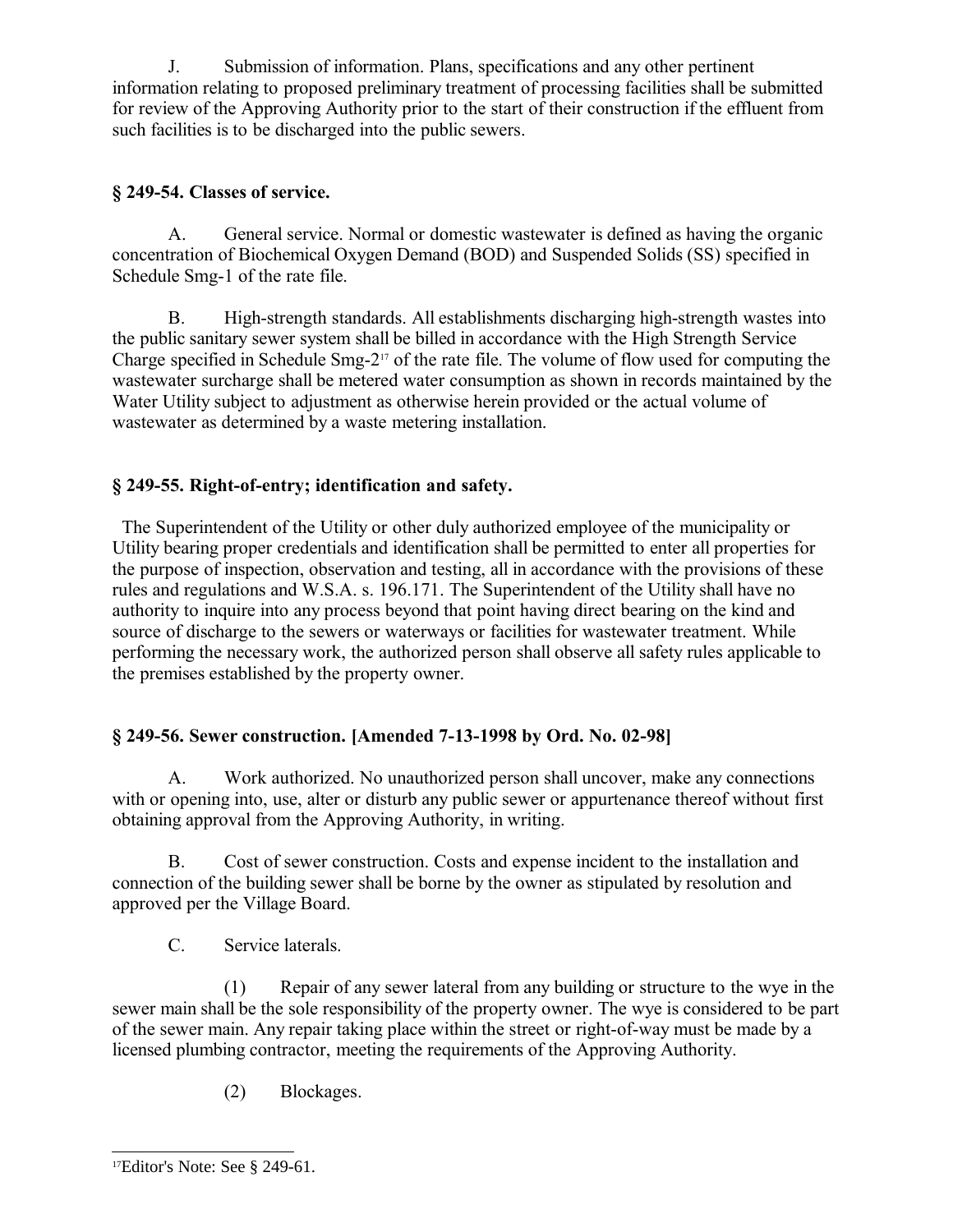(a) When a blockage occurs and is apparent on a premises, it is the caretaker's/property owner's responsibility to immediately notify the Sewer Utility. Upon investigation by employees of the Sewer Utility, the property owner/caretaker will be notified as to whether the blockage is in the main or in the lateral. If it is in the main, the Sewer Utility will take immediate remedial action to remove the obstruction. If the blockage is in the lateral, it is the property owner's responsibility to eliminate the blockage.

(b) If a sewer main blockage occurs and causes damage to the premises, the Sewer Utility will accept claims for damages. The Sewer Utility will not honor claims consisting of charges from plumbing contractors called to open sewer laterals when in fact the sewer main was blocked. Note: Acceptance of claim doesn't guarantee payment of claim.

D. Use of old building sewers. Old building sewers may be used in connection with new buildings only when they are found, on examination and test by the Approving Authority, to meet all requirements of this Part 3.

E. Materials and methods of construction. The size, slope, alignment, materials of construction of a building sewer and the methods to be used in excavating, placing of the pipe, jointing, testing and backfilling the trench shall all conform to the requirements of the building and plumbing code[18](#page-25-0) or other applicable rules and regulations of the municipality. In the absence of code provisions or in amplification thereof, the materials and procedures shall be as set forth in appropriate specifications of the Wisconsin Department of Commerce.

F. Building sewer grade. Whenever possible, the building sewer shall be brought to the building at an elevation below the basement floor. In all buildings in which any building drain is too low to permit gravity flow to the public sewer, sanitary sewage carried by such building drain shall be lifted by an approved means and discharged to the building sewer.

G. Storm and ground water drains. No person shall make connection of roof downspouts, exterior foundation drains, areaway drains or other sources of surface runoff or ground water to a building sewer or building drain which is connected directly or indirectly to a public sanitary sewer.

H. Conformance to plumbing codes. The connection of the building sewer into the public sewer shall conform to the requirements of the building and plumbing code[19](#page-25-1) or other applicable rules and regulations of the municipality or the procedures set forth in appropriate specifications of the Wisconsin Department of Commerce. All such connections shall be made gastight and watertight. Any deviation from the prescribed procedures and materials must be approved by the Approving Authority before installation.

I. Inspection of connection. The applicant for the building sewer permit shall notify the Approving Authority when the building sewer is ready for inspection and connection to the public sewer. The connection shall be made under the supervision of the Approving Authority.

J. Barricades; restoration. All excavations for the building sewer installation shall be adequately guarded with barricades and lights so as to protect the public from hazard. Streets, sidewalks, parkways and other public property disturbed in the course of the work shall be restored in a manner satisfactory to the municipality.

## **§ 249-57. Violations and penalties.**

<span id="page-25-0"></span><sup>18</sup>Editor's Note: See Ch. 86, Building Construction.

<span id="page-25-1"></span><sup>19</sup>Editor's Note: See Ch. 86, Building Construction.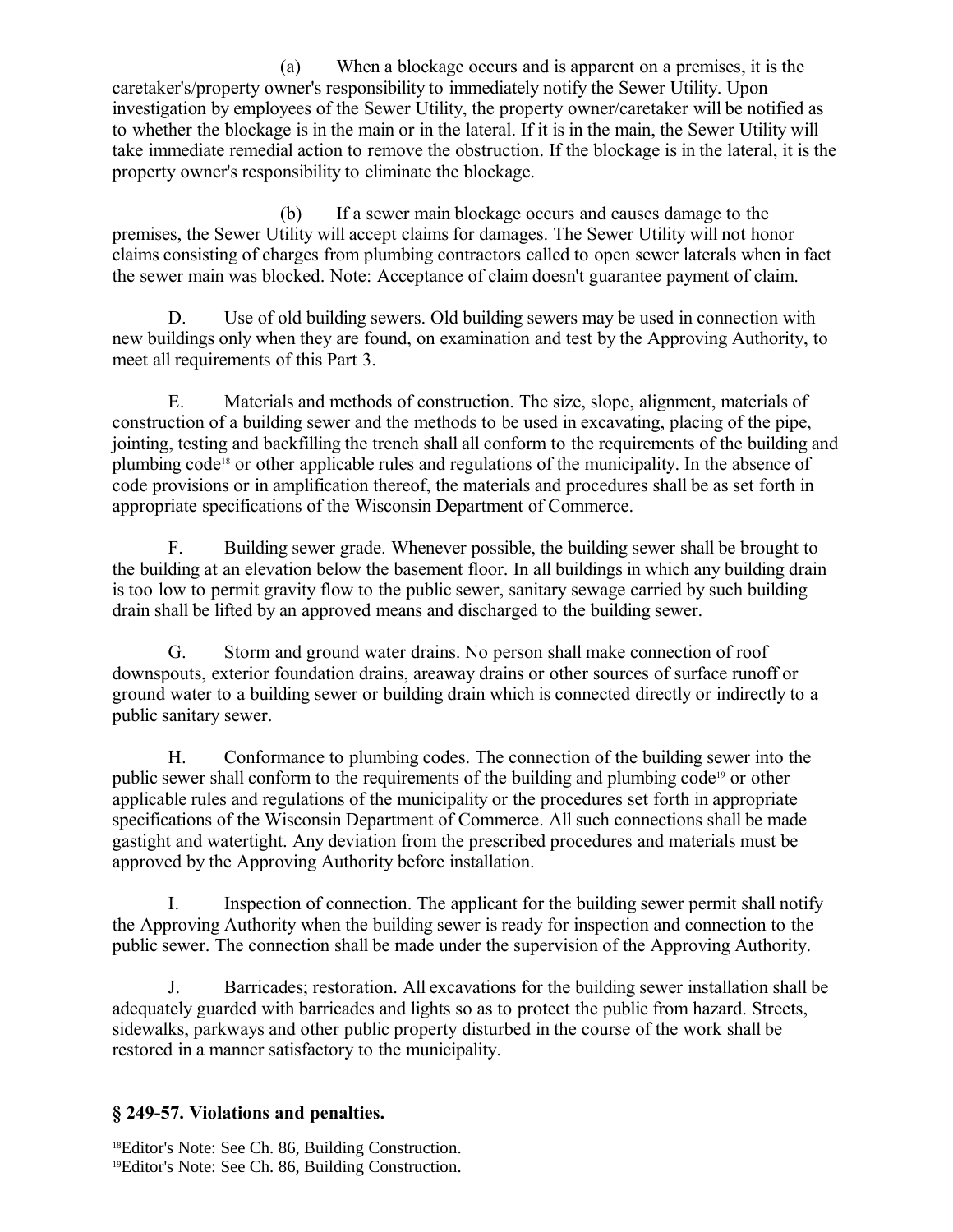A. Written notice of violation. Any person found to be violating any provision of these rules and regulations shall be served by the Approving Authority with a written notice stating the nature of the violation and providing reasonable time for the satisfactory correction thereof. The offender shall, within the period of time stated in such notice, permanently cease all violations.

B. Accidental discharge. Any person found to be responsible for accidentally allowing a deleterious discharge into the sewer which causes damage to the treatment facilities, receiving body of water and/or downstream waters shall, in addition to a forfeiture, pay the amount to cover damages, both values to be established by the Approving Authority.

### **§ 249-58. Credit for water not discharged to sewer.**[20](#page-26-0)

 If a portion of the water furnished to any customer is not discharged into the sewer system, the quantity of such water will be deducted in computing the charge for sewer service, provided that a meter has been installed to measure such water. The customer must, at his own expense, make necessary changes in the water piping and install couplings so that a meter can be set. See § 249-4 regarding credit for filling swimming pools.

#### **§ 249-59. Private sewage systems.**

 All private sewage systems within the Village of Albany and not readily served by the village's sewer system shall comply with the State of Wisconsin Plumbing Rules on private sewage system.

#### ARTICLE V **Rates**

#### **§ 249-60. General sewer service, metered: SMG-1.**

A. Classifications. Available for sewage contributors discharging domestic strength sewage up to 250 milligrams per liter BOD and 250 milligrams per liter suspended solids.

B. Quarterly service charge: to be set by resolution by the Village Board. Plus volume charge to be set by resolution by the Village Board.

C. Bills for sewer service. Bills for sewer service are rendered quarterly and become due and payable on the first of the month following the period for which service is rendered. A late payment charge of 3%, but no less than \$0.30, will be added to bills not paid within 20 days of issuance. This late payment charge is applicable to all customers. The Utility customer may be given a written notice that the bill is overdue no sooner than 20 days after the bill is issued and unless payment of satisfactory arrangement for payment is made within the next eight days.

D. Billing. Set by resolution.<sup>[21](#page-26-1)</sup>

## **§ 249-61. Commercial and industrial sewer service, metered: SMG-2.**

<span id="page-26-0"></span><sup>20</sup>Editor's Note: Amended at time of adoption of Code (see Ch. 1, General Provisions, Art. I).

<span id="page-26-1"></span><sup>21</sup>Editor's Note: Amended at time of adoption of Code (see Ch. 1, General Provisions, Art. I).